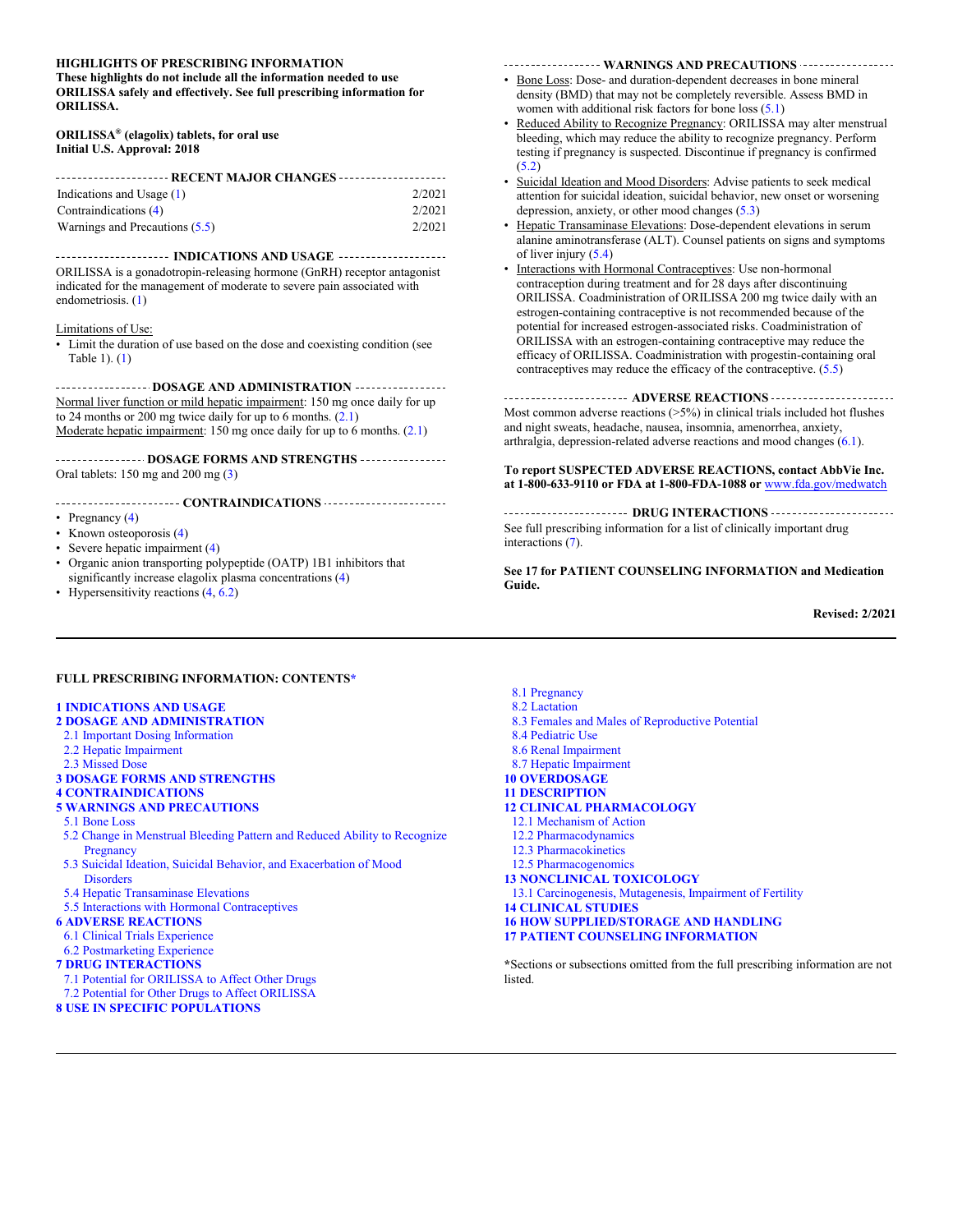# **FULL PRESCRIBING INFORMATION**

## <span id="page-1-3"></span>**1 INDICATIONS AND USAGE**

ORILISSA is indicated for the management of moderate to severe pain associated with endometriosis.

## Limitations of Use:

Limit the duration of use based on the dose and coexisting condition (see Table 1) *[see Dosage and Administration [\(2.1\)](#page-1-1) and Warnings and Precautions [\(5.1\)](#page-2-0)]*.

## <span id="page-1-2"></span>**2 DOSAGE AND ADMINISTRATION**

## <span id="page-1-1"></span>**2.1 Important Dosing Information**

- Exclude pregnancy before starting ORILISSA or start ORILISSA within 7 days from the onset of menses.
- Take ORILISSA at approximately the same time each day, with or without food.
- Use the lowest effective dose, taking into account the severity of symptoms and treatment objectives *[see Warnings and Precautions [\(5.1,](#page-2-0) [5.3,](#page-3-2) [5.4\)](#page-3-1) and Clinical Studies [\(14\)](#page-20-0)]*.
- Limit the duration of use because of bone loss (Table 1) *[see Warnings and Precautions*   $(5.1)$ .

|                                                                                                         | <b>Maximum</b><br><b>Treatment</b> |                                                       |
|---------------------------------------------------------------------------------------------------------|------------------------------------|-------------------------------------------------------|
| <b>Dosing Regimen</b>                                                                                   | <b>Duration</b>                    | <b>Coexisting Condition</b>                           |
| Initiate treatment with<br>ORILISSA 150 mg once daily                                                   | 24 months                          | None                                                  |
| Consider initiating treatment with<br>ORILISSA 200 mg twice daily                                       | 6 months                           | Dyspareunia                                           |
| Initiate treatment with ORILISSA<br>150 mg once daily. Use of 200 mg<br>twice daily is not recommended. | 6 months                           | Moderate hepatic impairment<br>$(Child-Pugh Class B)$ |

## **Table 1. Recommended Dosage and Duration of Use**

## <span id="page-1-0"></span>**2.2 Hepatic Impairment**

No dosage adjustment of ORILISSA is required in women with mild hepatic impairment (Child-Pugh A).

Compared to women with normal liver function, those with moderate hepatic impairment had approximately 3-fold higher elagolix exposures and those with severe hepatic impairment had approximately 7-fold higher elagolix exposures. Because of these increased exposures and risk for bone loss: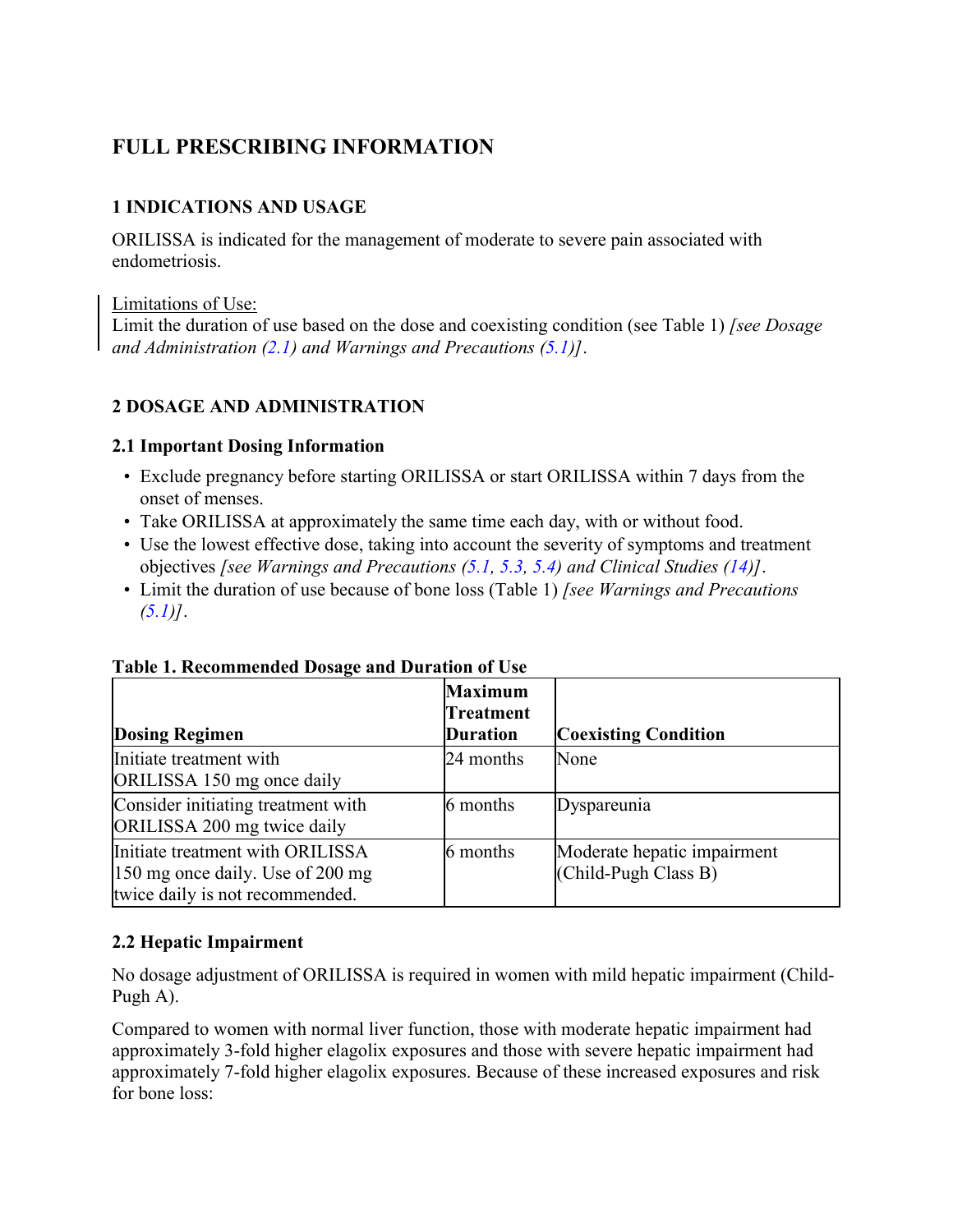- ORILISSA 150 mg once daily is recommended for women with moderate hepatic impairment (Child-Pugh B) with the duration of treatment limited to 6 months. Use of ORILISSA 200 mg twice daily is not recommended for women with moderate hepatic impairment *[see Use in Specific Populations [\(8.7\)](#page-15-2) and Clinical Pharmacology [\(12.3\)](#page-16-0)]*.
- ORILISSA is contraindicated in women with severe hepatic impairment (Child-Pugh C) *[see Contraindications [\(4\)](#page-2-2), Use in Specific Populations [\(8.7\)](#page-15-2) and Clinical Pharmacology [\(12.3\)](#page-16-0)]*.

## <span id="page-2-4"></span>**2.3 Missed Dose**

Instruct the patient to take a missed dose of ORILISSA on the same day as soon as she remembers and then resume the regular dosing schedule.

- 150 mg once daily: take no more than 1 tablet each day.
- 200 mg twice daily: take no more than 2 tablets each day.

## <span id="page-2-3"></span>**3 DOSAGE FORMS AND STRENGTHS**

The 150 mg tablets are light pink, oblong, film-coated tablets with "EL 150" debossed on one side. Each tablet contains 155.2 mg of elagolix sodium equivalent to 150 mg of elagolix.

The 200 mg tablets are light orange, oblong, film-coated tablets with "EL 200" debossed on one side. Each tablet contains 207.0 mg of elagolix sodium equivalent to 200 mg of elagolix.

## <span id="page-2-2"></span>**4 CONTRAINDICATIONS**

ORILISSA is contraindicated in women:

- Who are pregnant *[see Use in Specific Populations [\(8.1\)](#page-12-0)]*. Exposure to ORILISSA early in pregnancy may increase the risk of early pregnancy loss.
- With known osteoporosis because of the risk of further bone loss *[see Warnings and Precautions [\(5.1\)](#page-2-0)]*
- With severe hepatic impairment *[see Use in Specific Populations [\(8.7\)](#page-15-2), Clinical Pharmacology [\(12.3\)](#page-16-0)]*
- Taking inhibitors of organic anion transporting polypeptide (OATP)1B1 (a hepatic uptake transporter) that are known or expected to significantly increase elagolix plasma concentrations *[see Drug Interactions [\(7.2\)](#page-12-2)]*
- With known hypersensitivity reaction to ORILISSA or any of its inactive components. Reactions have included anaphylaxis and angioedema *[see Adverse Reactions [\(6.2\)](#page-11-2)]*.

## <span id="page-2-1"></span>**5 WARNINGS AND PRECAUTIONS**

## <span id="page-2-0"></span>**5.1 Bone Loss**

ORILISSA causes a dose-dependent decrease in bone mineral density (BMD). BMD loss is greater with increasing duration of use and may not be completely reversible after stopping treatment *[see Adverse Reactions [\(6.1\)](#page-4-0)]*. The impact of these BMD decreases on long-term bone health and future fracture risk are unknown.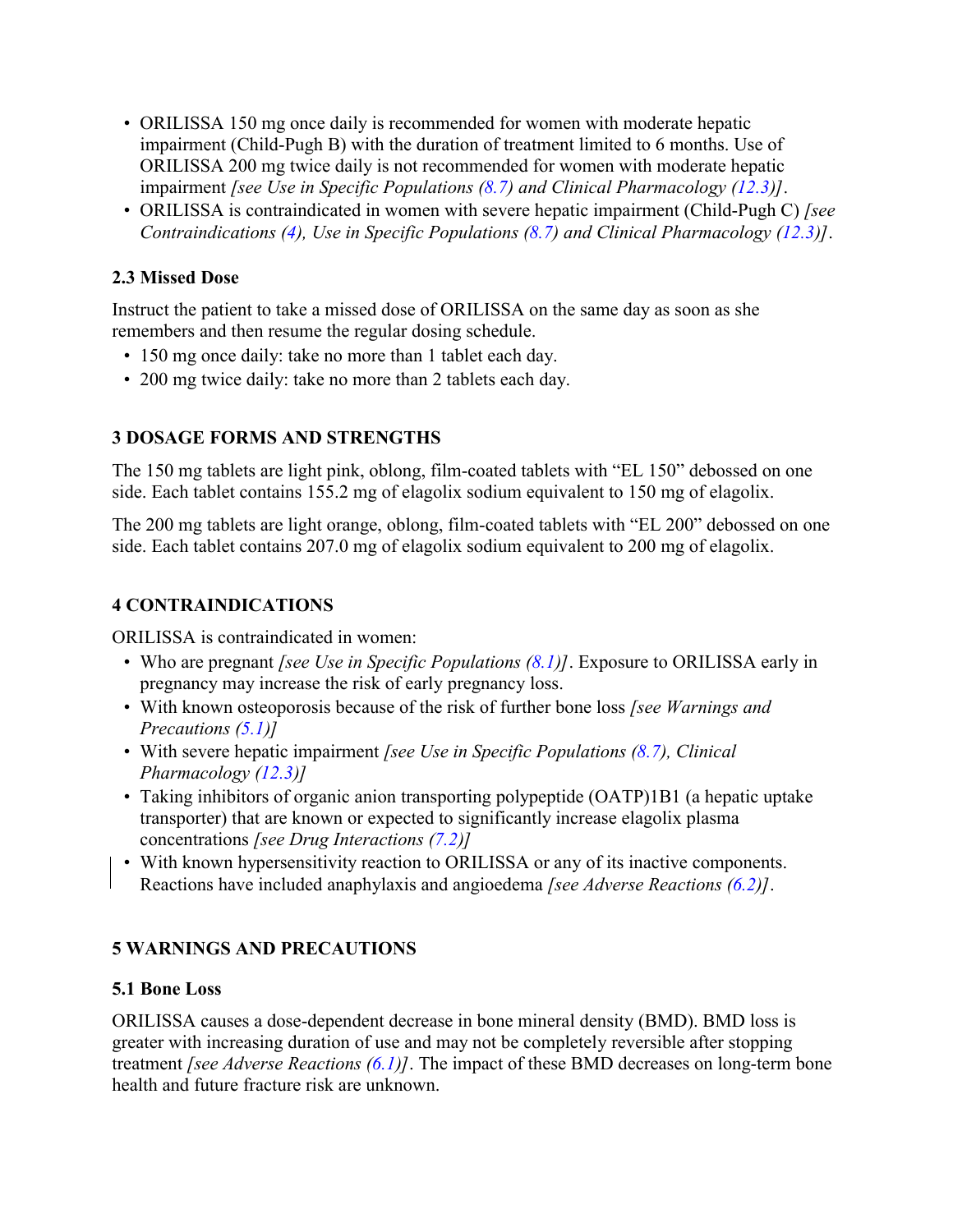<span id="page-3-0"></span>ORILISSA is contraindicated in women with known osteoporosis *[see Contraindications (4)].* Consider assessment of BMD in patients with a history of a low-trauma fracture or other risk factors for osteoporosis or bone loss. Limit the duration of use to reduce the extent of bone loss *[see Dosage and Administration [\(2.2\)](#page-1-0)].* Although the effect of supplementation with calcium and vitamin D was not studied, such supplementation may be beneficial for all patients.

## <span id="page-3-3"></span>**5.2 Change in Menstrual Bleeding Pattern and Reduced Ability to Recognize Pregnancy**

Women who take ORILISSA may experience a reduction in the amount, intensity or duration of menstrual bleeding, which may reduce the ability to recognize the occurrence of a pregnancy in a timely manner *[see Adverse Reactions [\(6.1\)](#page-4-0)]*. Perform pregnancy testing if pregnancy is suspected, and discontinue ORILISSA if pregnancy is confirmed.

## <span id="page-3-2"></span>**5.3 Suicidal Ideation, Suicidal Behavior, and Exacerbation of Mood Disorders**

Suicidal ideation and behavior, including one completed suicide, occurred in subjects treated with ORILISSA in the endometriosis clinical trials. ORILISSA subjects had a higher incidence of depression and mood changes compared to placebo, and ORILISSA subjects with a history of suicidality or depression had a higher incidence of depression compared to subjects without such a history *[see Adverse Reactions [\(6.1\)](#page-4-0)]*. Promptly evaluate patients with depressive symptoms to determine whether the risks of continued therapy outweigh the benefits *[see Adverse Reactions [\(6.1\)](#page-4-0)]*. Patients with new or worsening depression, anxiety or other mood changes should be referred to a mental health professional, as appropriate. Advise patients to seek immediate medical attention for suicidal ideation and behavior. Reevaluate the benefits and risks of continuing ORILISSA if such events occur.

# <span id="page-3-1"></span>**5.4 Hepatic Transaminase Elevations**

In clinical trials, dose-dependent elevations of serum alanine aminotransferase (ALT) at least 3 times the upper limit of the reference range occurred with ORILISSA. Use the lowest effective dose of ORILISSA and instruct patients to promptly seek medical attention in case of symptoms or signs that may reflect liver injury, such as jaundice. Promptly evaluate patients with elevations in liver tests to determine whether the benefits of continued therapy outweigh the risks *[see Adverse Reactions [\(6.1\)](#page-4-0)]*.

# **5.5 Interactions with Hormonal Contraceptives**

Advise women to use effective non-hormonal contraceptives during treatment with ORILISSA and for 28 days after discontinuing ORILISSA *[see Use in Specific Populations [\(8.1,](#page-12-0) [8.3\)](#page-14-2), Drug Interactions [\(7.1\)](#page-11-0), Clinical Pharmacology [\(12.3\)](#page-16-0)]*.

Increase in Estrogen Exposure and Potential Associated Increased Risks When ORILISSA 200 mg Twice Daily is Taken With Combined Hormonal Contraceptives

Co-administration of a combined oral contraceptive (COC) (containing 20 mcg ethinyl estradiol/0.1 mg levonorgestrel) following administration of ORILISSA 200 mg twice daily for 14 days increases the plasma ethinyl estradiol concentration by 2.2-fold compared to this COC alone. ORILISSA 200 mg twice daily co-administered with a COC containing ethinyl estradiol may lead to increased risk of ethinyl estradiol-related adverse events including thromboembolic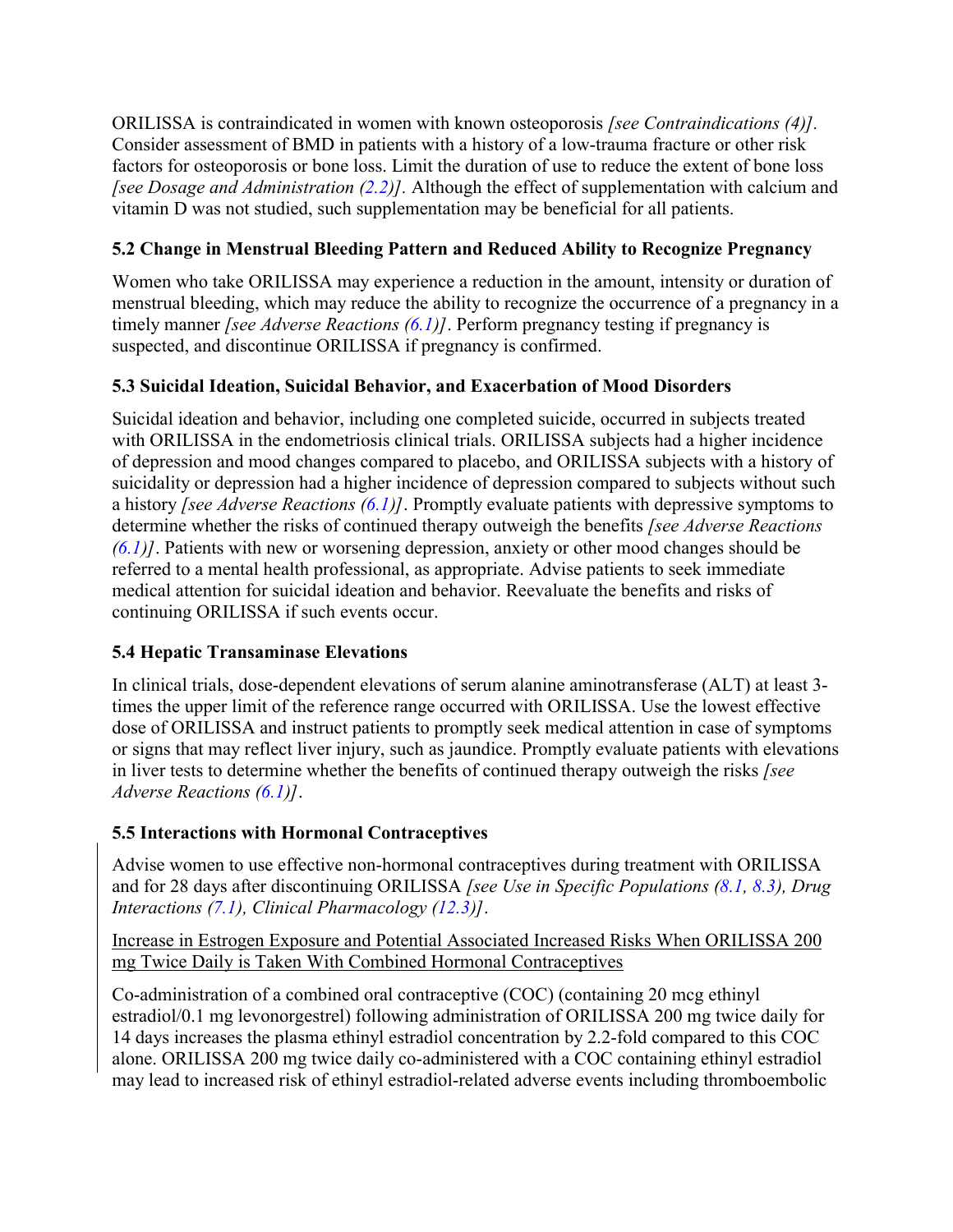disorders and vascular events and is not recommended *[see Drug Interactions (7.1), Clinical Pharmacology [\(12.3\)](#page-16-0)]*.

## Potential for Reduced Efficacy of Progestin-Containing Hormonal Contraceptives

Co-administration of ORILISSA 200 mg twice daily and a COC containing 0.1 mg levonorgestrel decreases the plasma concentrations of levonorgestrel by 27%, potentially affecting contraceptive efficacy. Co-administration of ORILISSA with COCs containing norethindrone acetate did not show reduction in plasma concentrations of norethindrone *[see Drug Interactions (7.1), Clinical Pharmacology [\(12.3\)](#page-16-0)]*.

Co-administration of ORILISSA with progestin-containing intrauterine contraceptive systems has not been studied.

Reduced efficacy of ORILISSA

Based on the mechanism of action of ORILISSA, estrogen-containing contraceptives are expected to reduce the efficacy of ORILISSA. The effect of progestin-only contraceptives on the efficacy of ORILISSA is unknown.

# <span id="page-4-1"></span>**6 ADVERSE REACTIONS**

The following serious adverse reactions are discussed elsewhere in labeling:

- Bone loss *[see Warnings and Precautions [\(5.1\)](#page-2-0)]*
- Change in menstrual bleeding pattern and reduced ability to recognize pregnancy *[see Warnings and Precautions [\(5.2\)](#page-3-3)]*
- Suicidal ideation, suicidal behavior, and exacerbation of mood disorders *[see Warnings and Precautions [\(5.3\)](#page-3-2)]*
- Hepatic transaminase elevations *[see Warnings and Precautions [\(5.4\)](#page-3-1)]*

# <span id="page-4-0"></span>**6.1 Clinical Trials Experience**

Because clinical trials are conducted under widely varying conditions, adverse reaction rates observed in the clinical trials of a drug cannot be directly compared to rates in the clinical trials of another drug and may not reflect the rates observed in clinical practice.

The safety of ORILISSA was evaluated in two six-month, randomized, double-blind, placebocontrolled clinical trials [EM-1 (NCT01620528) and EM-2 (NCT01931670)] in which a total of 952 adult women with moderate to severe pain associated with endometriosis were treated with ORILISSA (475 with 150 mg once daily and 477 with 200 mg twice daily) and 734 were treated with placebo. The population age range was 18-49 years old. Women who completed six months of treatment and met eligibility criteria continued treatment in two uncontrolled, blinded sixmonth extension trials [EM-3 (NCT01760954) and EM-4 (NCT02143713)], for a total treatment duration of up to 12 months.

## Serious Adverse Events

Overall, the most common serious adverse events reported for subjects treated with ORILISSA in the two placebo-controlled clinical trials (Studies EM-1 and EM-2) included appendicitis (0.3%), abdominal pain (0.2%), and back pain (0.2%). In these trials, 0.2% of subjects treated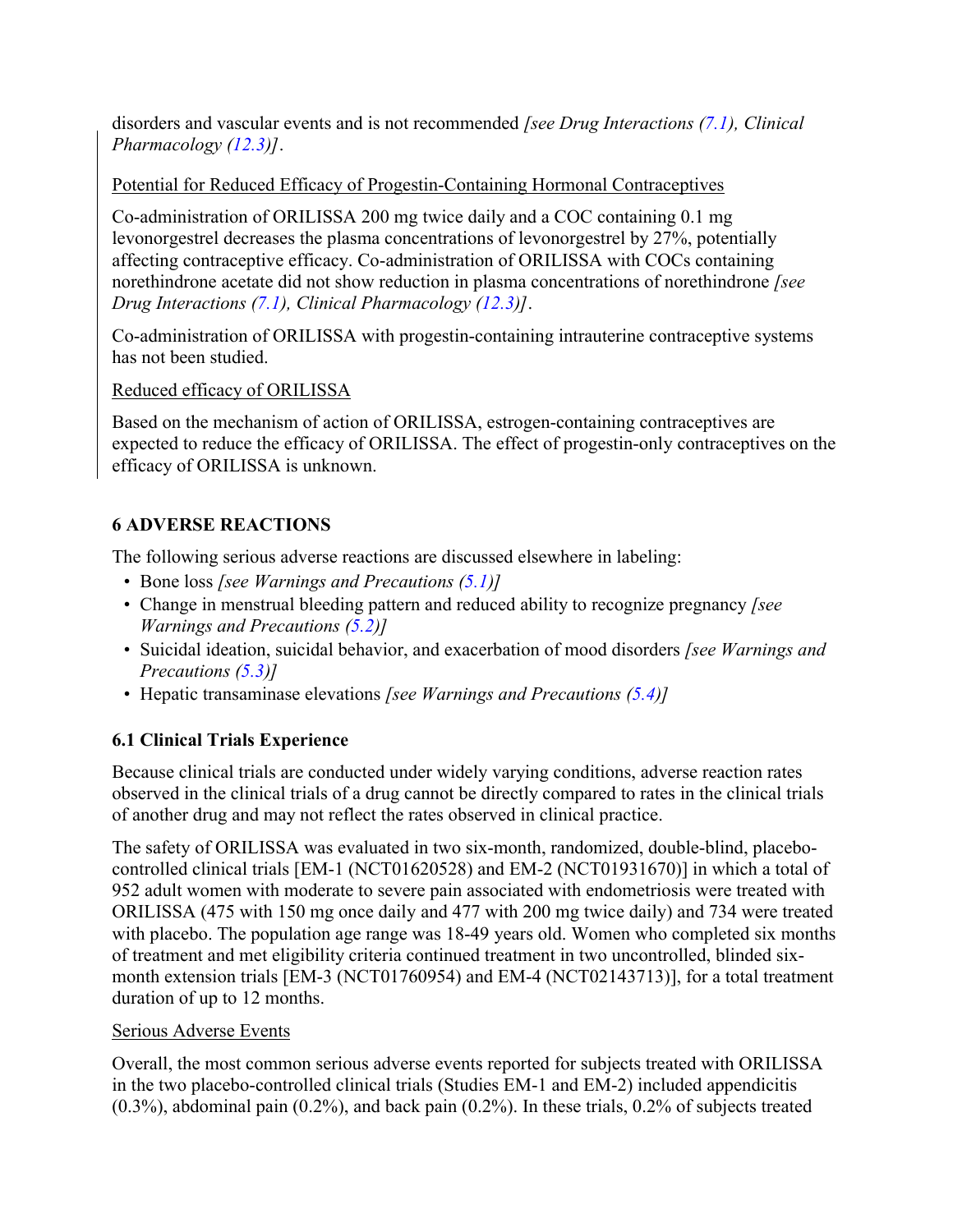with ORILISSA 150 mg once daily and 0.2% of subjects treated with ORILISSA 200 mg twice daily discontinued therapy due to serious adverse reactions compared to 0.5% of those given placebo.

## Adverse Reactions Leading to Study Discontinuation

In the two placebo-controlled clinical trials (Studies EM-1 and EM-2), 5.5% of subjects treated with ORILISSA 150 mg once daily and 9.6% of subjects treated with ORILISSA 200 mg twice daily discontinued therapy due to adverse reactions compared to 6.0% of those given placebo. Discontinuations were most commonly due to hot flushes or night sweats (1.1% with 150 mg) once daily and 2.5% with 200 mg twice daily) and nausea (0.8% with 150 mg once daily and 1.5% with 200 mg twice daily) and were dose-related. The majority of discontinuations due to hot flushes or night sweats (10 of 17, 59%) and nausea (7 of 11, 64%) occurred within the first 2 months of therapy.

In the two extension trials (Studies EM-3 and EM-4), discontinuations were most commonly due to decreased BMD and were dose-related. In these trials, 0.3% of subjects treated with ORILISSA 150 mg once daily and 3.6% of subjects treated with ORILISSA 200 mg twice daily discontinued therapy due to decreased BMD.

### Common Adverse Reactions:

Adverse reactions reported in  $\geq$  5% of women in the two placebo-controlled trials in either ORILISSA dose group and at a greater frequency than placebo are noted in the following table.

### **Table 2. Percentage of Subjects in Studies EM-1 and EM-2 with Treatment-Emergent Adverse Reactions Occurring in at Least 5% of Subjects (either ORILISSA Dose Group) and at a Greater Incidence than with Placebo**

|                                                                       | <b>ORILISSA</b><br>$N = 475$ | <b>ORILISSA</b><br>150 mg Once Daily 200 mg Twice Daily<br>$N = 477$ | <b>Placebo</b><br>$N = 734$ |
|-----------------------------------------------------------------------|------------------------------|----------------------------------------------------------------------|-----------------------------|
|                                                                       | $\frac{0}{0}$                | $\frac{0}{0}$                                                        | $\frac{6}{6}$               |
| <b>Hot Flush</b>                                                      | 24                           | 46                                                                   | 9                           |
| Headache                                                              | 17                           | 20                                                                   | 12                          |
| Nausea                                                                | 11                           | 16                                                                   | 13                          |
| Insomnia                                                              | 6                            | 9                                                                    |                             |
| Mood altered, mood swings                                             | 6                            |                                                                      |                             |
| Amenorrhea                                                            | 4                            | 7                                                                    | $\leq$                      |
| Depressed mood, depression, depressive<br>symptoms and/or tearfulness | 3                            | 6                                                                    |                             |
| Anxiety                                                               | 3                            |                                                                      | 3                           |
| Arthralgia                                                            | 3                            |                                                                      |                             |

The most commonly reported adverse reactions in the extension trials (EM-3 and EM-4) were similar to those in the placebo-controlled trials.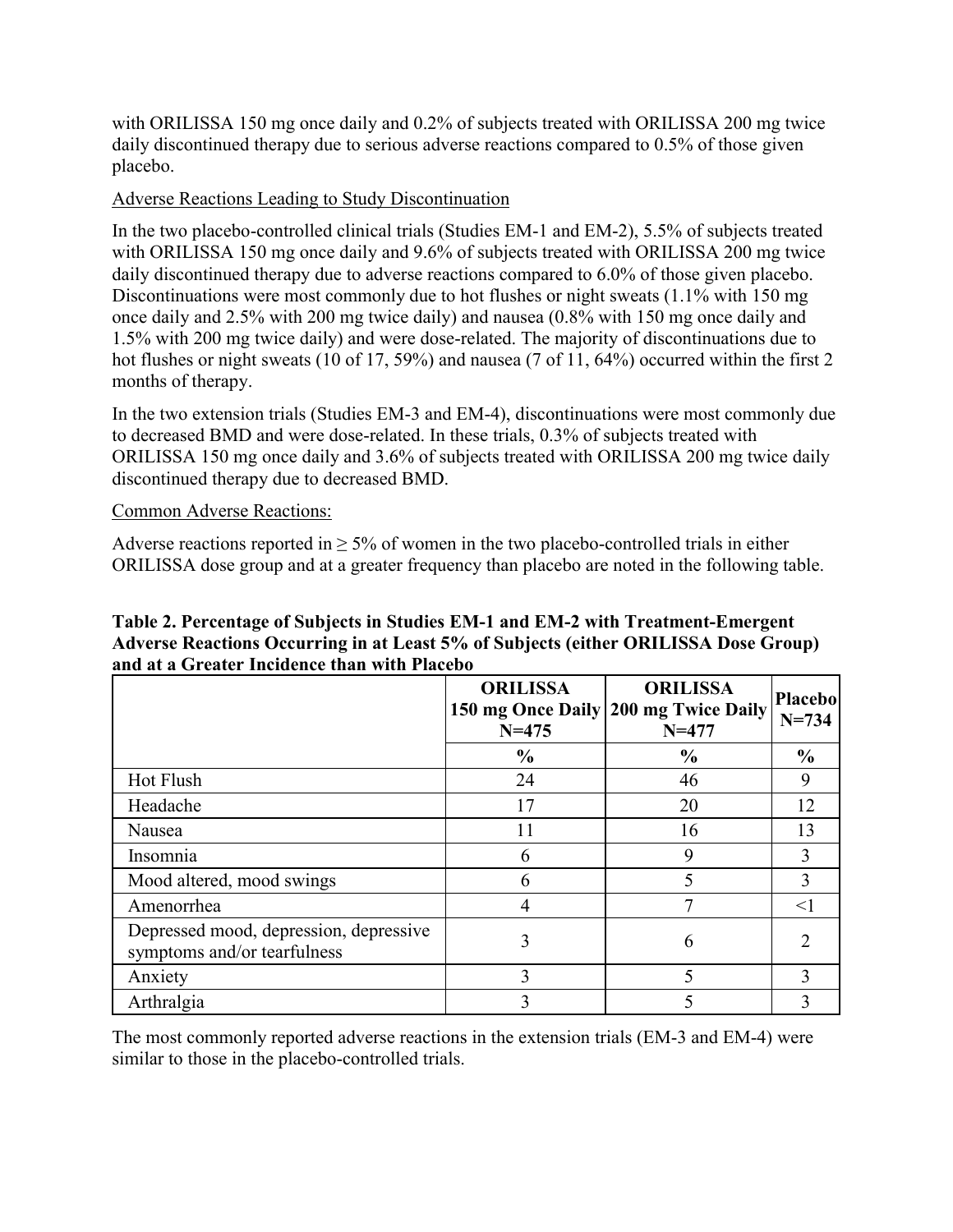#### Less Common Adverse Reactions:

In Study EM-1 and Study EM-2, adverse reactions reported in  $\geq$  3% and < 5% in either ORILISSA dose group and greater than placebo included: decreased libido, diarrhea, abdominal pain, weight gain*,* dizziness, constipation and irritability.

### Bone Loss

The effect of ORILISSA on BMD was assessed by dual-energy X-ray absorptiometry (DXA).

In Studies EM-1 and EM-2, there was a dose-dependent decrease in BMD in ORILISSA-treated subjects compared to an increase in placebo-treated subjects.

In Study EM-1, compared to placebo, the mean change from baseline in lumbar spine BMD at 6 months was -0.9% (95% CI: -1.3, -0.4) with ORILISSA 150 mg once daily and -3.1% (95% CI: - 3.6, -2.6) with ORILISSA 200 mg twice daily [\(Table 3\)](#page-6-0). The percentage of subjects with greater than 8% BMD decrease in lumbar spine, total hip or femoral neck at any time point during the placebo-controlled treatment period was 2% with ORILISSA 150 mg once daily, 7% with ORILISSA 200 mg twice daily and < 1% with placebo. In the blinded extension Study EM-3, continued bone loss was observed with 12 months of continuous treatment with ORILISSA. The percentage of subjects with greater than 8% BMD decrease in lumbar spine, total hip or femoral neck at any time point during the extension treatment period was 8% with continuous ORILISSA 150 mg once daily and 21% with continuous ORILISSA 200 mg twice daily.

In Study EM-2, compared to placebo, the mean change from baseline in lumbar spine BMD at 6 months was -1.3% (95% CI: -1.8, -0.8) with ORILISSA 150 mg once daily and -3.0% (95% CI: - 3.5, -2.6) with ORILISSA 200 mg twice daily [\(Table 3\)](#page-6-0). The percentage of subjects with greater than 8% BMD decrease in lumbar spine, total hip or femoral neck at any time point during the placebo-controlled treatment period was < 1% with ORILISSA 150 mg once daily, 6% with ORILISSA 200 mg twice daily and 0% with placebo. In the blinded extension Study EM-4, continued bone loss was observed with 12 months of continuous treatment with ORILISSA. The percentage of subjects with greater than 8% BMD decrease in lumbar spine, total hip or femoral neck at any time point during the extension treatment period was 2% with continuous ORILISSA 150 mg once daily and 21% with continuous ORILISSA 200 mg twice daily.

|                                  | <b>ORILISSA</b><br>$150$ mg | <b>ORILISSA</b><br>$200$ mg |         |  |
|----------------------------------|-----------------------------|-----------------------------|---------|--|
|                                  | <b>Once Daily</b>           | <b>Twice Daily</b>          | Placebo |  |
| $EM-1$                           |                             |                             |         |  |
| N                                | 183                         | 180                         | 277     |  |
| Percent Change from Baseline, %  | $-0.3$                      | $-2.6$                      | 0.5     |  |
| Treatment Difference, % (95% CI) | $-0.9$                      | $-3.1$                      |         |  |
|                                  | $(-1.3, -0.4)$              | $(-3.6, -2.6)$              |         |  |
| $EM-2$                           |                             |                             |         |  |
| N                                | 174                         | 183                         | 271     |  |
| Percent Change from Baseline, %  | $-0.7$                      | $-2.5$                      | 0.6     |  |

## <span id="page-6-0"></span>**Table 3. Percent Change from Baseline in Lumbar Spine BMD at Month 6**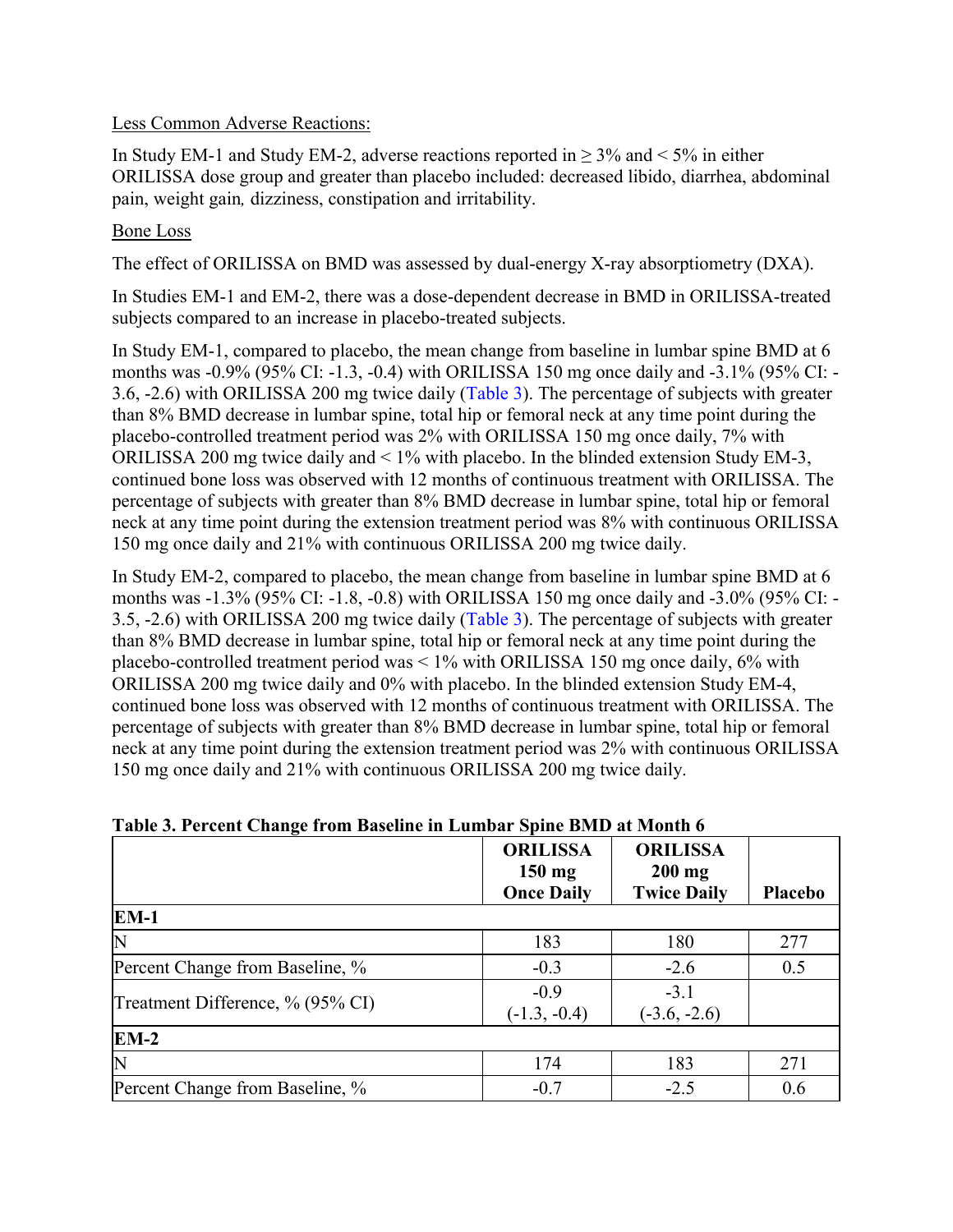| Treatment Difference, % (95% CI) | $(-1.8, -0.8)$ | $(-3.5, -2.6)$ |  |
|----------------------------------|----------------|----------------|--|

To assess for recovery, the change in lumbar spine BMD over time was analyzed for subjects who received continuous treatment with ORILISSA 150 mg once daily or ORILISSA 200 mg twice daily for up to 12 months and who were then followed after cessation of therapy for an additional 6 months. Partial recovery of BMD was seen in these subjects (Figure 1).

In Study EM-3, if a subject had BMD loss of more than 1.5% at the lumbar spine or more than 2.5% at the total hip at the end of treatment, follow-up DXA was required after 6 months offtreatment. In Study EM-4, all subjects were required to have a follow-up DXA 6 months off treatment regardless of change in BMD and if a subject had BMD loss of more than 1.5% at the lumbar spine or more than 2.5% at the total hip after 6 months off treatment, follow-up DXA was required after 12 months off-treatment. Figure 2 shows the change in lumbar spine BMD for the subjects in Study EM-2/EM-4 who completed 12 months of treatment with ORILISSA and who had a follow-up DXA 12-months off treatment.

### **Figure 1. Percent Change from Baseline in Lumbar Spine BMD in Subjects Who Received 12 Months of ORILISSA and Had Follow-up BMD 6 Months off Therapy in Studies EM-2/EM-4**

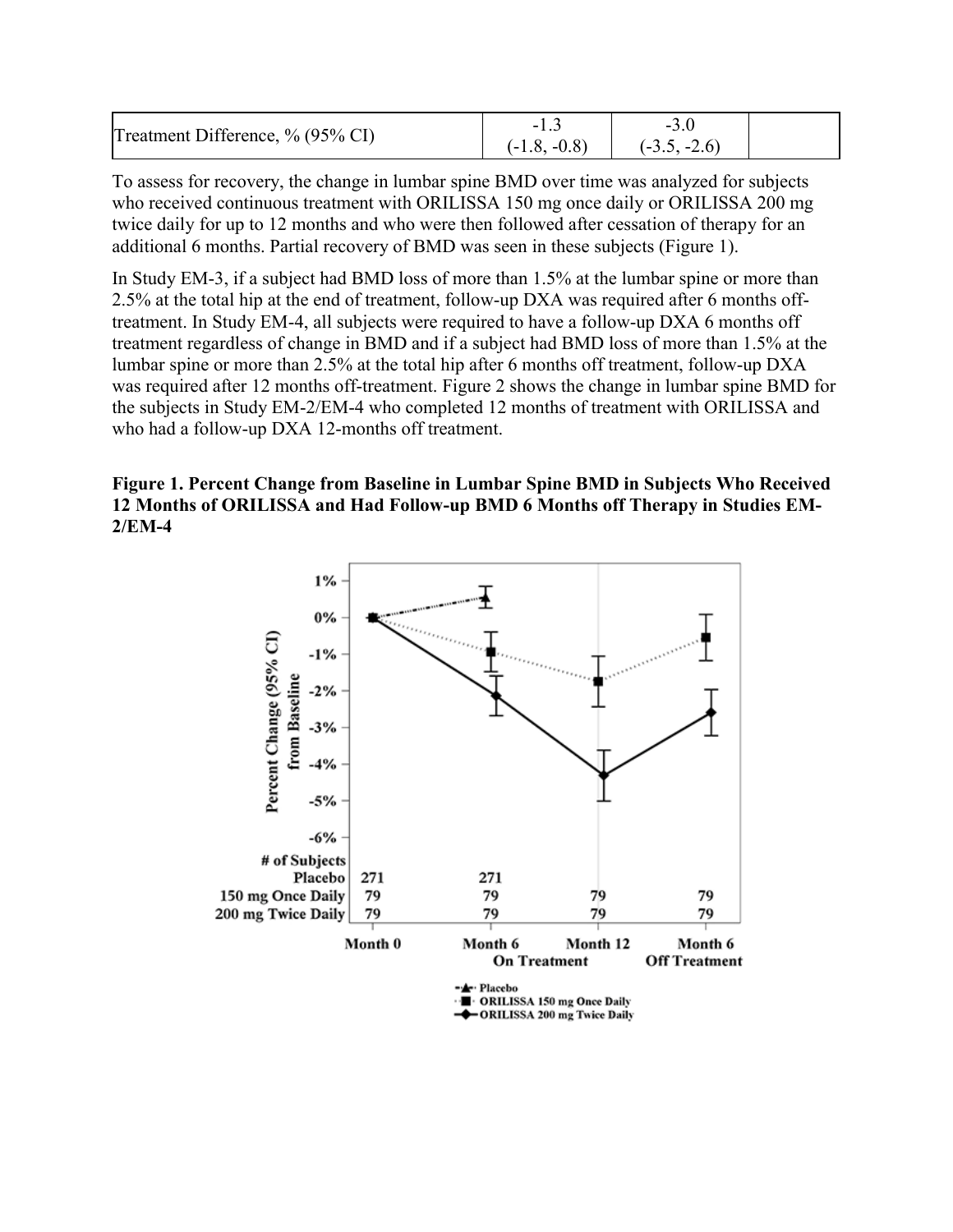**Figure 2. Percent Change from Baseline in Lumbar Spine BMD in Subjects Who Received 12 Months of ORILISSA and Had Follow-up BMD 12 Months off Therapy in Studies EM-2/EM-4**



#### Suicidal Ideation, Suicidal Behavior and Exacerbation of Mood Disorders

In the placebo-controlled trials (Studies EM-1 and EM-2), ORILISSA was associated with adverse mood changes (see Table 2 and Table 4), particularly in those with a history of depression.

|                          | <b>ORILISSA</b>                                            |                                                     |                                     |
|--------------------------|------------------------------------------------------------|-----------------------------------------------------|-------------------------------------|
| <b>Adverse Reactions</b> | $150 \text{ mg}$<br><b>Once Daily</b><br>$(N=475)$<br>n(%) | $200$ mg<br><b>Twice Daily</b><br>$(N=477)$<br>n(%) | <b>Placebo</b><br>$(N=734)$<br>n(%) |
|                          |                                                            |                                                     |                                     |
| Completed suicide        | 1(0.2)                                                     |                                                     |                                     |
| Suicidal ideation        | (0.2)                                                      | (0.2)                                               |                                     |

#### **Table 4. Suicidal Ideation and Suicidal Behavior in Studies EM-1 and EM-2**

A 44-year-old woman received 31 days of ORILISSA 150 mg once daily then completed suicide 2 days after ORILISSA discontinuation. She had no relevant past medical history; life stressors were noted.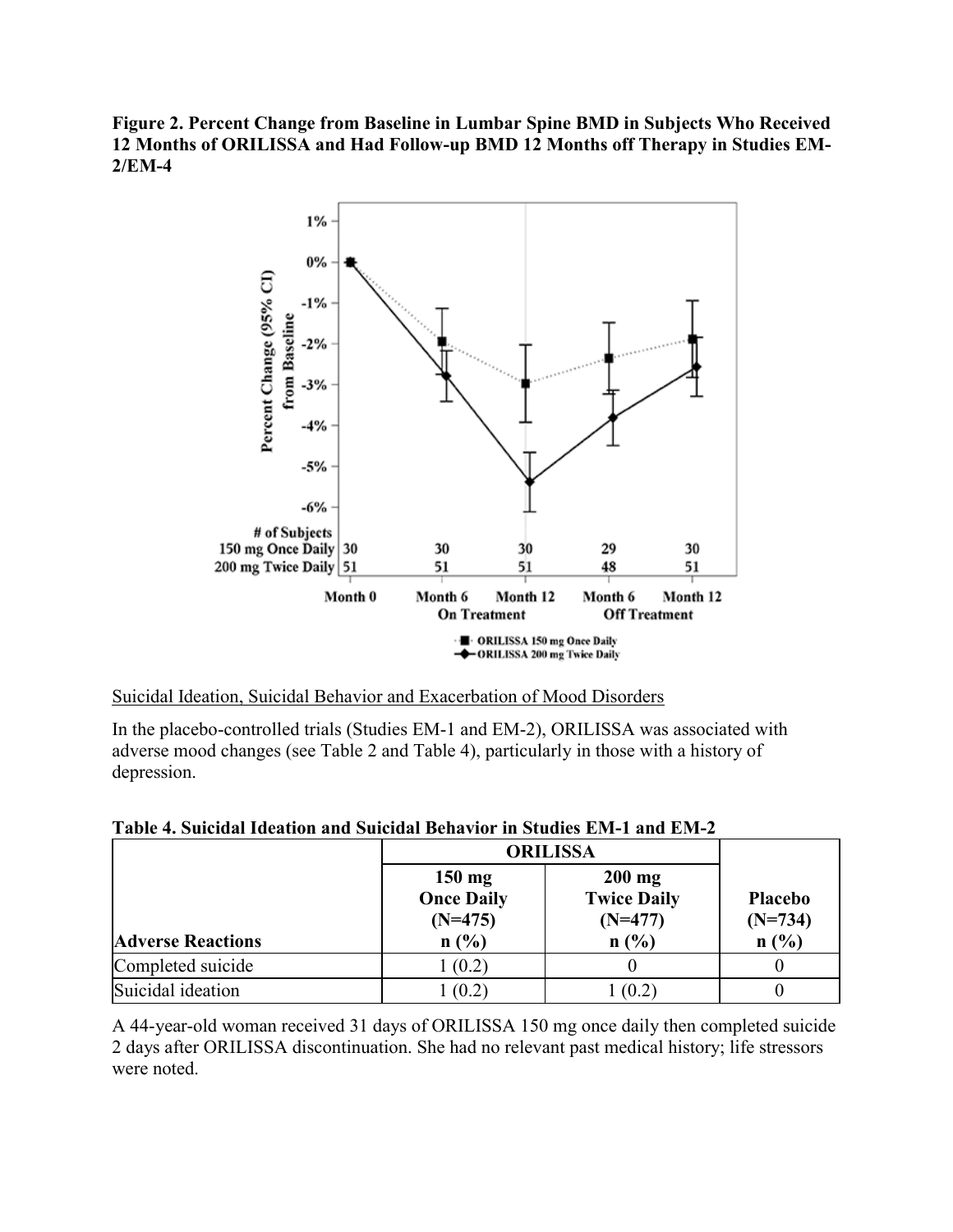Among the 2090 subjects exposed to ORILISSA in the endometriosis Phase 2 and Phase 3 studies, there were four reports of suicidal ideation. In addition to the two subjects in Table 4, there were two additional reports of suicidal ideation: one subject in EM-3 (150 mg once daily) and one in a Phase 2 study (75 mg once daily, an unapproved dose). Three of these subjects had a history of depression. Two subjects discontinued ORILISSA and two completed the clinical trial treatment periods.

### Hepatic Transaminase Elevations

In the placebo-controlled clinical trials (Studies EM-1 and EM-2), dose-dependent asymptomatic elevations of serum ALT to at least 3-times the upper limit of the reference range occurred during treatment with ORILISSA (150 mg once daily  $-1/450$ , 0.2%; 200 mg twice daily  $5/443$ ,  $1.1\%$ ; placebo –  $1/696$ ,  $0.1\%$ ). Similar increases were seen in the extension trials (Studies EM-3 and EM-4).

### Changes in Lipid Parameters

Dose-dependent increases in total cholesterol, low-density lipoprotein cholesterol (LDL-C), high density lipoprotein cholesterol (HDL-C), and serum triglycerides were noted during ORILISSA treatment in EM-1 and EM-2. In EM-1 and EM-2, 12% and 1% of subjects with mildly elevated LDL-C (130-159 mg/dL) at baseline had an increase in LDL-C concentrations to 190 mg/dL or higher during treatment with ORILISSA and placebo, respectively. In EM-1 and EM-2, 4% and 1% of subjects with mildly elevated serum triglycerides (150-300 mg/dL) at baseline had an increase in serum triglycerides to at least 500 mg/dL during treatment with ORILISSA and placebo, respectively. The highest measured serum triglyceride concentration during treatment with ORILISSA was 982 mg/dL.

|                                                    | <b>ORILISSA</b><br>150 mg<br><b>Once Daily</b><br>$N = 475$ | <b>ORILISSA</b><br>$200$ mg<br><b>Twice Daily</b><br>$N = 477$ | <b>Placebo</b><br>$N = 734$ |
|----------------------------------------------------|-------------------------------------------------------------|----------------------------------------------------------------|-----------------------------|
| $LDL-C$ (mg/dL)                                    |                                                             |                                                                |                             |
| Mean change at Month 6                             | 5                                                           | 13                                                             | $-3$                        |
| Maximum increase during<br><b>Treatment Period</b> | 137                                                         | 107                                                            | 122                         |
| $HDL-C$ (mg/dL)                                    |                                                             |                                                                |                             |
| Mean change at Month 6                             | $\overline{2}$                                              | 4                                                              |                             |
| Maximum increase during<br><b>Treatment Period</b> | 43                                                          | 52                                                             | 45                          |
| Triglycerides (mg/dL)                              |                                                             |                                                                |                             |
| Mean change at Month 6                             | $\leq$ 1                                                    | 11                                                             | $-3$                        |
| Maximum increase during<br><b>Treatment Period</b> | 624                                                         | 484                                                            | 440                         |

### **Table 5. Mean Change and Maximum Increase from Baseline in Serum Lipids in Studies EM-1 and EM-2**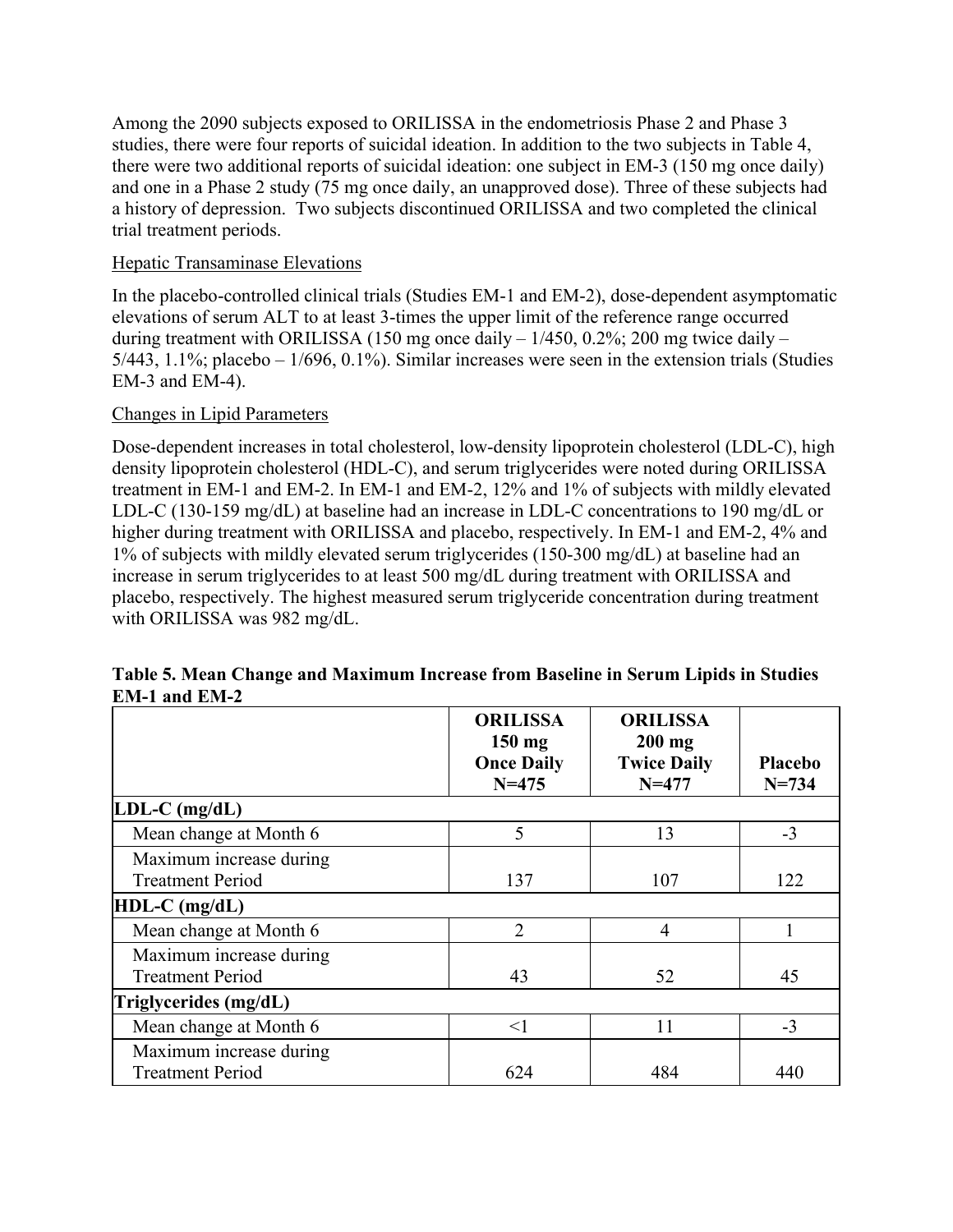Lipid increases occurred within 1 to 2 months after the start of ORILISSA and remained stable thereafter over 12 months.

## Hypersensitivity Reactions

In Studies EM-1 and EM-2, non-serious hypersensitivity reactions including rash occurred in 5.8% of ORILISSA treated-subjects and 6.1% of placebo-treated subjects. These events led to study drug discontinuation in 0.4% of ORILISSA-treated subjects and 0.5% of placebo-treated subjects.

## Effects on Menstrual Bleeding Patterns

The effects of ORILISSA on menstrual bleeding were evaluated for up to 12 months using an electronic daily diary where subjects classified their flow of menstrual bleeding (if present in the last 24 hours) as spotting, light, medium, or heavy. ORILISSA led to a dose-dependent reduction in mean number of bleeding and spotting days and bleeding intensity in those subjects who reported menstrual bleeding.

|                                                                                                                                                                                             | <b>ORILISSA</b><br><b>150mg Once Daily</b> |                | <b>ORILISSA</b><br><b>200mg Twice Daily</b> |                | <b>Placebo</b>  |         |
|---------------------------------------------------------------------------------------------------------------------------------------------------------------------------------------------|--------------------------------------------|----------------|---------------------------------------------|----------------|-----------------|---------|
|                                                                                                                                                                                             | <b>Baseline</b>                            | <b>Month 3</b> | <b>Baseline</b>                             | <b>Month 3</b> | <b>Baseline</b> | Month 3 |
| Mean bleeding/<br>spotting days<br>in prior 28 days                                                                                                                                         | 5.3                                        | 2.8            | 5.7                                         | 0.8            | 5.4             | 4.6     |
| Mean Intensity<br>score <sup>a</sup>                                                                                                                                                        | 2.6                                        | 2.2            | 2.5                                         | 2.0            | 2.6             | 2.4     |
| <sup>a</sup> Intensity for subjects who reported at least 1 day of bleeding or spotting during 28 day interval.<br>Scale ranges from 1 to 4, 1 = spotting, 2 = light, 3 = medium, 4 = heavy |                                            |                |                                             |                |                 |         |

## **Table 6. Mean Bleeding/Spotting Days and Mean Intensity Scores at Month 3**

ORILISSA also demonstrated a dose-dependent increase in the percentage of women with amenorrhea (defined as no bleeding or spotting in a 56-day interval) over the treatment period. The incidence of amenorrhea during the first six months of treatment ranged from 6-17% for ORILISSA 150 mg once daily, 13-52% for ORILISSA 200 mg twice daily and less than 1% for placebo. During the second 6 months of treatment, the incidence of amenorrhea ranged from 11- 15% for ORILISSA 150 mg once daily and 46-57% for ORILISSA 200 mg twice daily.

After 6 months of therapy with ORILISSA 150 mg once daily, resumption of menses after stopping treatment was reported by 59%, 87% and 95% of women within 1, 2, and 6 months, respectively. After 6 months of therapy with ORILISSA 200 mg twice daily, resumption of menses after stopping treatment was reported by 60%, 88%, and 97% of women within 1, 2, and 6 months, respectively.

After 12 months of therapy with ORILISSA 150 mg once daily resumption of menses after stopping treatment was reported by 77%, 95% and 98% of women within 1, 2, and 6 months respectively. After 12 months of therapy with ORILISSA 200 mg twice daily resumption of menses after stopping treatment was reported by 55%, 91% and 96% of women within 1, 2, and 6 months respectively.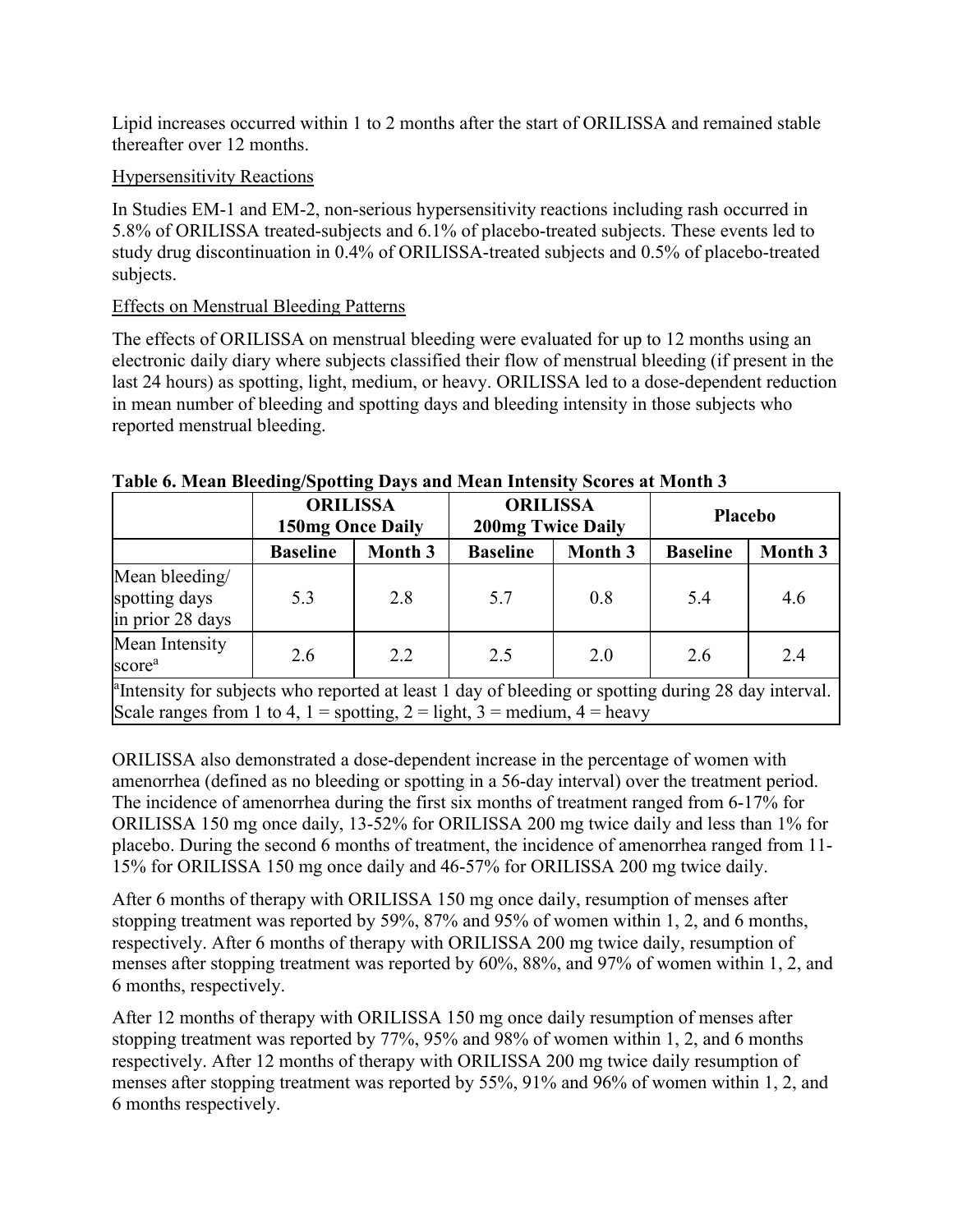## <span id="page-11-2"></span>**6.2 Postmarketing Experience**

The following adverse reactions have been identified during post-approval use of ORILISSA. Because these reactions are reported voluntarily from a population of uncertain size, it is not always possible to reliably estimate their frequency or establish a causal relationship to drug exposure.

Immune system disorders: hypersensitivity reactions (including anaphylaxis, angioedema, and urticaria).

## <span id="page-11-1"></span>**7 DRUG INTERACTIONS**

## <span id="page-11-0"></span>**7.1 Potential for ORILISSA to Affect Other Drugs**

Elagolix is:

- A weak to moderate inducer of cytochrome P450 (CYP) 3A. Co-administration with ORILISSA may decrease plasma concentrations of drugs that are substrates of CYP3A (see Table 7).
- A weak inhibitor of CYP 2C19. Co-administration with ORILISSA may increase plasma concentrations of drugs that are substrates of CYP2C19 (see Table 7).
- An inhibitor of efflux transporter P-glycoprotein (P-gp). Co-administration with ORILISSA may increase plasma concentrations of drugs that are substrates of P-gp (see Table 7).

The effects of co-administration of ORILISSA on concentrations of concomitant drugs and the clinical recommendations for these drug interactions are summarized in Table 7.

| Concomitant<br><b>Drug Class:</b><br><b>Drug Name</b> | <b>Effect on Plasma</b><br><b>Exposure of</b><br><b>Concomitant Drug</b> | <b>Clinical Recommendations</b>                                                                                                                                                                                                                          |
|-------------------------------------------------------|--------------------------------------------------------------------------|----------------------------------------------------------------------------------------------------------------------------------------------------------------------------------------------------------------------------------------------------------|
| Cardiac glycosides:<br>digoxin                        | $\uparrow$ digoxin                                                       | Increase monitoring of digoxin concentrations and<br>potential signs and symptoms of clinical toxicity when<br>initiating ORILISSA in patients who are taking digoxin.<br>If ORILISSA is discontinued, increase monitoring of<br>digoxin concentrations. |
| Benzodiazepines:<br>oral midazolam                    | ↓ midazolam                                                              | Consider increasing the dose of midazolam by no more<br>than 2-fold and individualize midazolam therapy based<br>on the patient's response.                                                                                                              |
| Statins:<br>rosuvastatin                              | ↓ rosuvastatin                                                           | Monitor lipid levels and adjust the dose of rosuvastatin, if<br>necessary.                                                                                                                                                                               |
| Proton pump<br>inhibitors:<br>omeprazole              | omeprazole                                                               | No dose adjustment needed for omeprazole 40 mg once<br>daily when co-administered with ORILISSA. When<br>ORILISSA is used concomitantly with higher doses of<br>omeprazole, consider dosage reduction of omeprazole.                                     |

## **Table 7. Drug Interactions: Effects of ORILISSA on Other Drugs**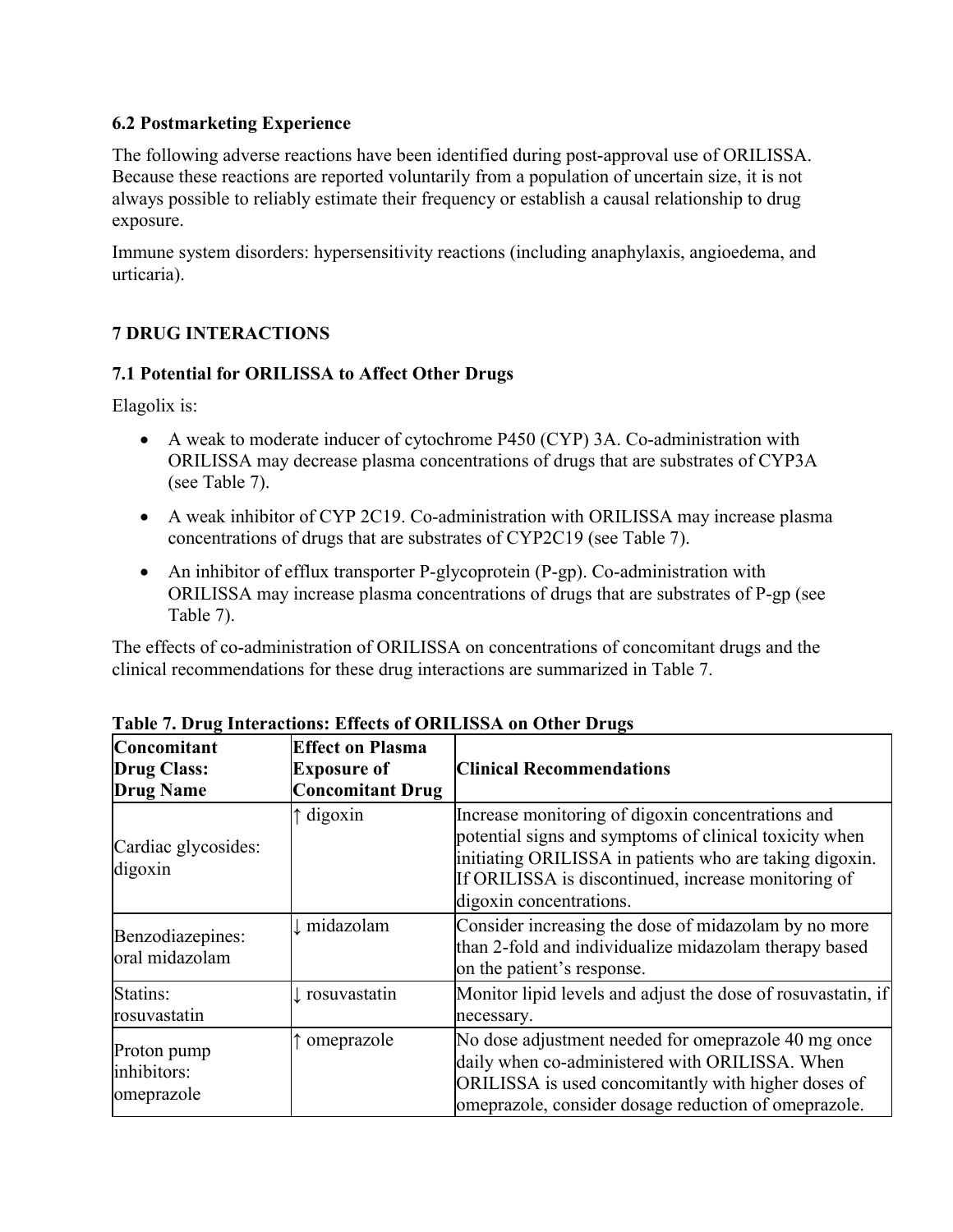| Combined hormonal<br>contraceptives:<br>oral ethinyl<br>estradiol/levonorgestrel                                                                                                                                     | tethinyl estradiol<br><b>Jevonorgestrel</b> | Advise women to use effective non-hormonal<br>contraception during treatment with ORILISSA and for<br>28 days after discontinuing ORILISSA. |  |
|----------------------------------------------------------------------------------------------------------------------------------------------------------------------------------------------------------------------|---------------------------------------------|---------------------------------------------------------------------------------------------------------------------------------------------|--|
| See Tables 10 and 11 [see Clinical Pharmacology (12.3)].<br>The direction of the arrow indicates the direction of the change in the area under the curve (AUC) ( $\uparrow$ = increase, $\downarrow$ =<br>decrease). |                                             |                                                                                                                                             |  |

## <span id="page-12-2"></span>**7.2 Potential for Other Drugs to Affect ORILISSA**

Elagolix is a substrate of CYP3A, P-gp, and OATP1B1.

Concomitant use of ORILISSA 200 mg twice daily and strong CYP3A inhibitors for more than 1 month is not recommended. Limit concomitant use of ORILISSA 150 mg once daily and strong CYP3A inhibitors to 6 months.

Co-administration of ORILISSA with strong CYP3A inducers may decrease elagolix plasma concentrations and may result in a decrease of the therapeutic effects of ORILISSA.

Concomitant use of ORILISSA 200 mg twice daily and rifampin is not recommended. Limit concomitant use of ORILISSA 150 mg once daily and rifampin to 6 months.

The effect of concomitant use of P-gp inhibitors or inducers on the pharmacokinetics of ORILISSA is unknown. OATP1B1 inhibitors that are known or expected to significantly increase elagolix plasma concentrations are contraindicated due to increased risk of elagolixassociated adverse reactions *[see Contraindications [\(4\)\]](#page-2-2).*

# <span id="page-12-1"></span>**8 USE IN SPECIFIC POPULATIONS**

## <span id="page-12-0"></span>**8.1 Pregnancy**

## Pregnancy Exposure Registry

There is a pregnancy registry that monitors outcomes in women who become pregnant while treated with ORILISSA. Pregnant patients should be encouraged to enroll by calling 1-833-782- 7241.

## Risk Summary

Use of ORILISSA is contraindicated in pregnant women. Exposure to ORILISSA early in pregnancy may increase the risk of early pregnancy loss. Discontinue ORILISSA if pregnancy occurs during treatment.

The limited human data with the use of ORILISSA in pregnant women are insufficient to determine whether there is a risk for major birth defects or miscarriage. Although two cases of congenital malformations were reported in clinical trials with ORILISSA, no pattern was identified and miscarriages were reported at a similar incidence across treatment groups *(see [Data\)](#page-13-0)*.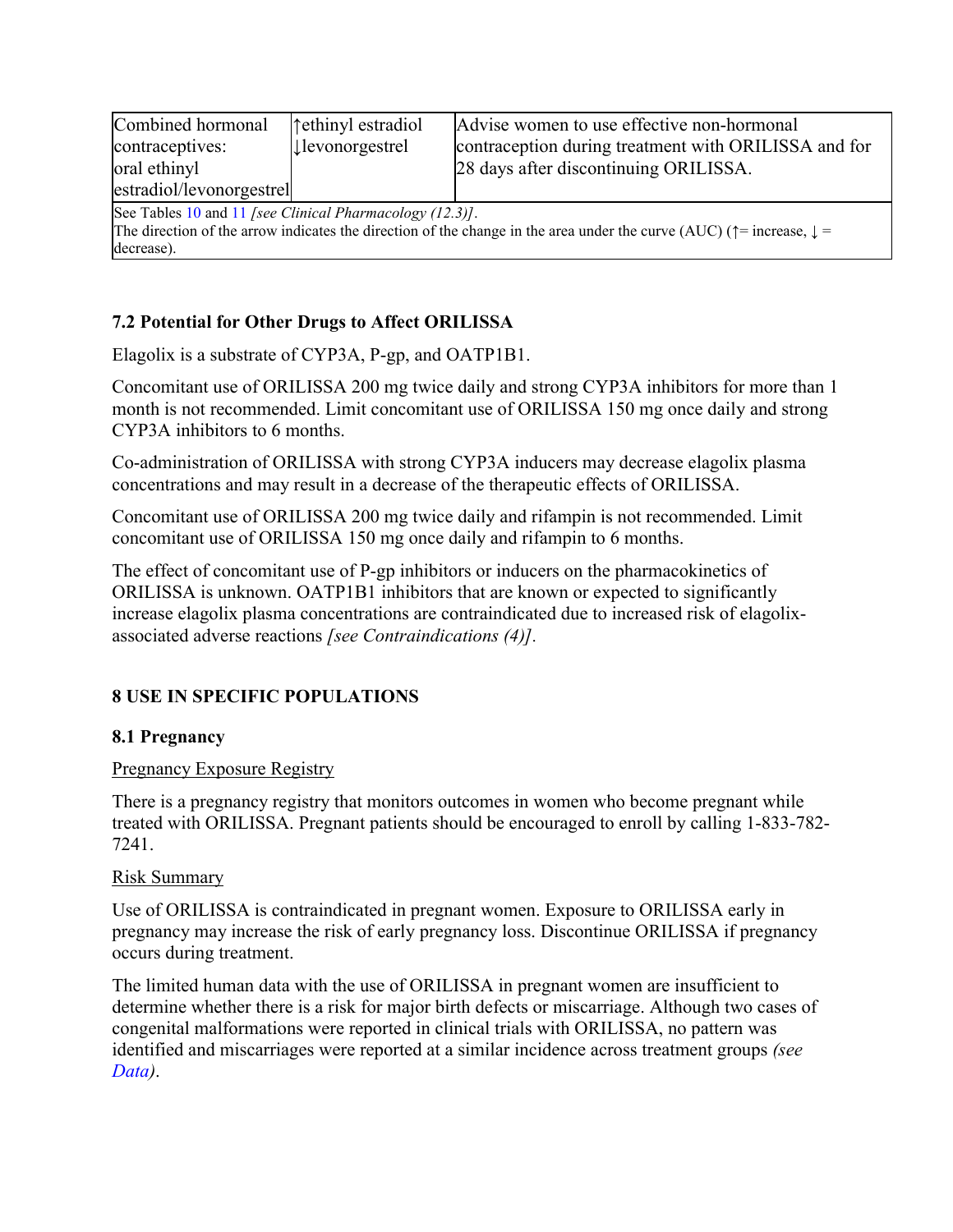When pregnant rats and rabbits were orally dosed with elagolix during the period of organogenesis, postimplantation loss was observed in pregnant rats at doses 20 times the maximum recommended human dose (MRHD). Spontaneous abortion and total litter loss was observed in rabbits at doses 7 and 12 times the MRHD. There were no structural abnormalities in the fetuses at exposures up to 40 and 12 times the MRHD for the rat and rabbit, respectively *(see [Data\)](#page-13-0)*.

## <span id="page-13-0"></span>Data

## *Human Data*

There were 49 pregnancies reported in clinical trials of more than 3,500 women (of whom more than 2,000 had endometriosis) treated with ORILISSA for up to 12 months. These pregnancies occurred while the women were receiving ORILISSA or within 30 days after stopping ORILISSA. Among these 49 pregnancies, two major congenital malformations were reported. In one case of infant cleft palate, the mother was treated with ORILISSA 150 mg daily and the estimated fetal exposure to ORILISSA occurred during the first 30 days of pregnancy. In one case of infant tracheoesophageal fistula, the mother was treated with ORILISSA 150 mg daily and the estimated fetal exposure to ORILISSA occurred during the first 15 days of pregnancy.

Among these 49 pregnancies, there were five cases of spontaneous abortion (miscarriage) compared to five cases among the 20 pregnancies that occurred in more than 1100 women treated with placebo. Although the duration of fetal exposure was limited in ORILISSA clinical trials, there were no apparent decreases in birth weights associated with ORILISSA in comparison to placebo.

## *Animal Data*

Embryofetal development studies were conducted in the rat and rabbit. Elagolix was administered by oral gavage to pregnant rats (25 animals/dose) at doses of 0, 300, 600 and 1200 mg/kg/day and to rabbits (20 animals/dose) at doses of 0, 100, 150, and 200 mg/kg/day, during the period of organogenesis (gestation day 6-17 in the rat and gestation day 7-20 in the rabbit).

In rats, maternal toxicity was present at all doses and included six deaths and decreases in body weight gain and food consumption. Increased postimplantation losses were present in the mid dose group, which was 20 times the MRHD based on AUC. In rabbits, three spontaneous abortions and a single total litter loss were observed at the highest, maternally toxic dose, which was 12 times the MRHD based on AUC. A single total litter loss occurred at a lower nonmaternally toxic dose of 150 mg/kg/day, which was 7 times the MRHD.

No fetal malformations were present at any dose level tested in either species even in the presence of maternal toxicity. At the highest doses tested, the exposure margins were 40 and 12 times the MRHD for the rat and rabbit, respectively. However, because elagolix binds poorly to the rat gonadotropin-releasing hormone (GnRH) receptor  $(\sim 1000$  fold less than to the human GnRH receptor), the rat study is unlikely to identify pharmacologically mediated effects of elagolix on embryofetal development. The rat study is still expected to provide information on potential non-target-related effects of elagolix.

In a pre- and postnatal development study in rats, elagolix was given in the diet to achieve doses of 0, 100 and 300 mg/kg/day (25 per dose group) from gestation day 6 to lactation day 20. There was no evidence of maternal toxicity. At the highest dose, two dams had total litter loss, and one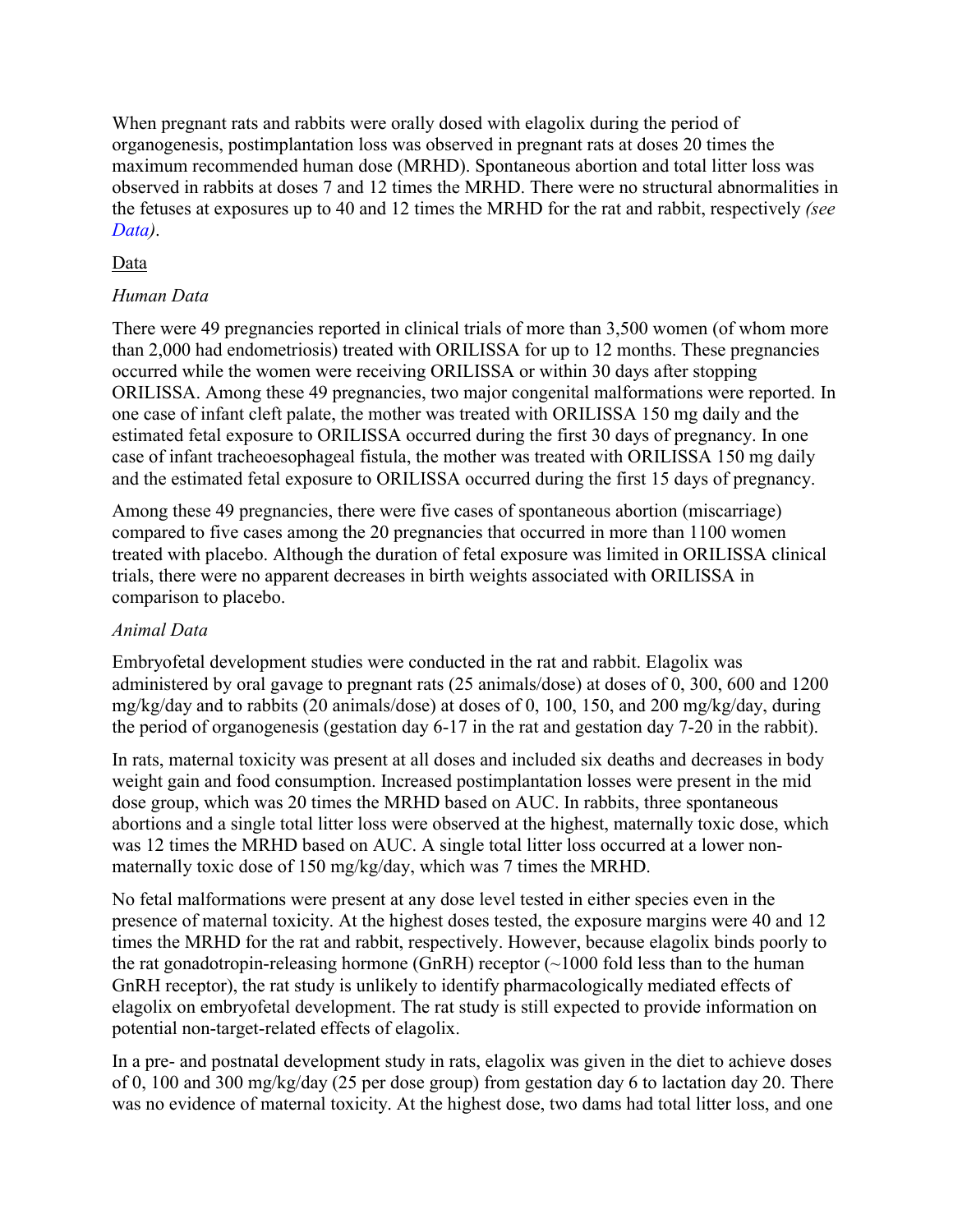failed to deliver. Pup survival was decreased from birth to postnatal day 4. Pups had lower birth weights and lower body weight gains were observed throughout the pre-weaning period at 300 mg/kg/day. Smaller body size and effect on startle response were associated with lower pup weights at 300 mg/kg/day. Post-weaning growth, development and behavioral endpoints were unaffected.

Maternal plasma concentrations in rats on lactation day 21 at 100 and 300 mg/kg/day (47 and 125 ng/mL) were 0.06-fold and 0.16-fold the maximal elagolix concentration  $(C_{\text{max}})$  in humans at the MRHD. Because the exposures achieved in rats were much lower than the human MRHD, this study is not predictive of potentially higher lactational exposure in humans.

## <span id="page-14-3"></span>**8.2 Lactation**

## Risk Summary

There is no information on the presence of elagolix or its metabolites in human milk, the effects on the breastfed child, or the effects on milk production. There are no adequate animal data on the excretion of ORILISSA in milk. The developmental and health benefits of breastfeeding should be considered along with the mother's clinical need for ORILISSA and any potential adverse effects on the breastfed child from ORILISSA.

## Data

There are no adequate animal data on excretion of ORILISSA in milk.

## <span id="page-14-2"></span>**8.3 Females and Males of Reproductive Potential**

Based on the mechanism of action, there is a risk of early pregnancy loss if ORILISSA is administered to a pregnant woman *[see Use in Specific Populations [\(8.1\)](#page-12-0), Clinical Pharmacology [\(12.1\)](#page-16-2)]*.

## **Pregnancy Testing**

ORILISSA may delay the ability to recognize the occurrence of a pregnancy because it may reduce the intensity, duration, and amount of menstrual bleeding. Exclude pregnancy before initiating treatment with ORILISSA. Perform pregnancy testing if pregnancy is suspected during treatment with ORILISSA and discontinue treatment if pregnancy is confirmed *[see Contraindications [\(4\)](#page-2-2) and Warnings and Precautions [\(5.2\)](#page-3-3)]*.

## **Contraception**

Advise women to use effective non-hormonal contraception during treatment with ORILISSA and for 28 days after discontinuing ORILISSA *[see Warnings and Precautions [\(5.5\)](#page-3-0)]*.

## <span id="page-14-1"></span>**8.4 Pediatric Use**

Safety and effectiveness of ORILISSA in pediatric patients have not been established.

## <span id="page-14-0"></span>**8.6 Renal Impairment**

No dose adjustment of ORILISSA is required in women with any degree of renal impairment or end-stage renal disease (including women on dialysis) *[see Clinical Pharmacology [\(12.3\)](#page-16-0)]*.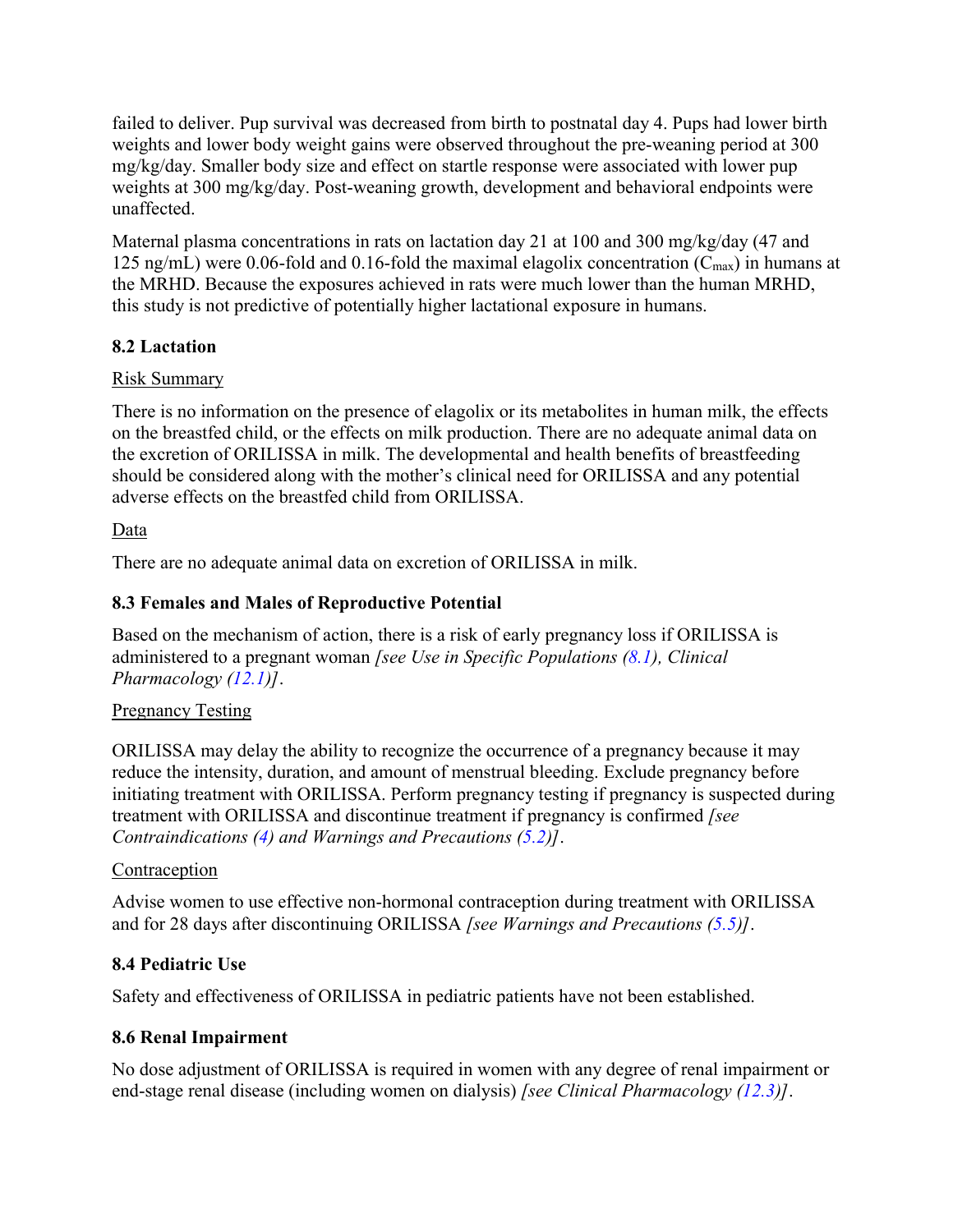## <span id="page-15-2"></span>**8.7 Hepatic Impairment**

No dosage adjustment of ORILISSA is required for women with mild hepatic impairment (Child-Pugh A). Only the 150 mg once daily regimen is recommended for women with moderate hepatic impairment (Child-Pugh B) and the duration of treatment should be limited to 6 months.

ORILISSA is contraindicated in women with severe hepatic impairment (Child-Pugh C) *[see Contraindications (4), and Clinical Pharmacology [\(12.3\)](#page-16-0)]*.

## <span id="page-15-1"></span>**10 OVERDOSAGE**

In case of overdose, monitor the patient for any signs or symptoms of adverse reactions and initiate appropriate symptomatic treatment, as needed.

## <span id="page-15-0"></span>**11 DESCRIPTION**

ORILISSA (elagolix) tablets for oral administration contain elagolix sodium, the sodium salt of the active moiety elagolix. Elagolix sodium is a nonpeptide small molecule, GnRH receptor antagonist. Elagolix sodium is chemically described as sodium 4-( $\{(1R)-2-[5-(2-fluoro-3-d)]\}$ methoxyphenyl)-3-{[2-fluoro-6-(trifluoromethyl)phenyl]methyl}-4-methyl-2,6-dioxo-3,6 dihydropyrimidin-1(2*H*)-yl]-1-phenylethyl}amino)butanoate. Elagolix sodium has a molecular formula of C32H29F5N3O5Na and a molecular weight of 653.58. Elagolix free acid has a molecular weight of 631.60.

Elagolix sodium has the following structural formula:



Elagolix sodium is a white to off white to light yellow powder and is freely soluble in water.

ORILISSA 150 mg tablets are light pink, oblong, film-coated tablets with "EL 150" debossed on one side. Each tablet contains 155.2 mg of elagolix sodium (equivalent to 150 mg of elagolix) as the active ingredient and the following inactive ingredients: mannitol, sodium carbonate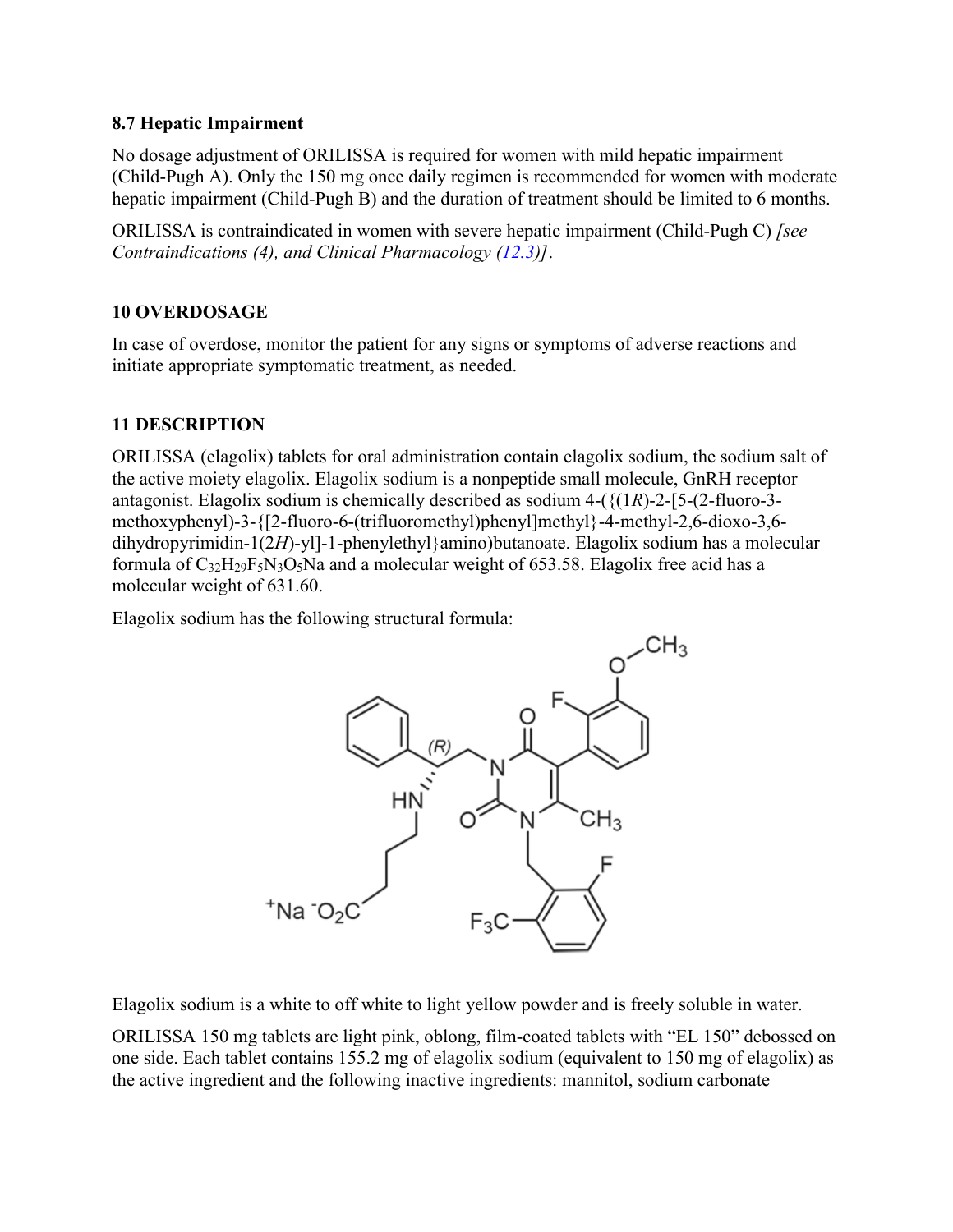monohydrate, pregelatinized starch, povidone, magnesium stearate, polyvinyl alcohol, titanium dioxide, polyethylene glycol, talc, and carmine high tint.

ORILISSA 200 mg tablets are light orange, oblong, film-coated tablets with "EL 200" debossed on one side. Each tablet contains 207.0 mg of elagolix sodium (equivalent to 200 mg of elagolix) as the active ingredient and the following inactive ingredients: mannitol, sodium carbonate monohydrate, pregelatinized starch, povidone, magnesium stearate, polyvinyl alcohol, titanium dioxide, polyethylene glycol, talc, and iron oxide red.

# <span id="page-16-3"></span>**12 CLINICAL PHARMACOLOGY**

# <span id="page-16-2"></span>**12.1 Mechanism of Action**

ORILISSA is a GnRH receptor antagonist that inhibits endogenous GnRH signaling by binding competitively to GnRH receptors in the pituitary gland. Administration of ORILISSA results in dose-dependent suppression of luteinizing hormone (LH) and follicle-stimulating hormone (FSH), leading to decreased blood concentrations of the ovarian sex hormones, estradiol and progesterone.

## <span id="page-16-1"></span>**12.2 Pharmacodynamics**

## Effect on Ovulation and Estradiol

In a 3-menstrual cycle study in healthy women, ORILISSA 150 mg once daily and 200 mg twice daily resulted in an ovulation rate of approximately 50% and 32%, respectively. In the Phase 3 trials in women with endometriosis, ORILISSA caused a dose-dependent reduction in median estradiol concentrations to approximately 42 pg/mL for 150 mg once daily regimen and 12 pg/mL for the 200 mg twice daily regimen.

## Cardiac Electrophysiology

The effect of elagolix on the QTc interval was evaluated in a randomized, placebo- and positivecontrolled, open-label, single-dose, crossover thorough QTc study in 48 healthy adult premenopausal women. Elagolix concentrations in subjects given a single dose of 1200 mg was 17-times higher than the concentration in subjects given elagolix 200 mg twice daily. There was no clinically relevant prolongation of the QTc interval.

## <span id="page-16-0"></span>**12.3 Pharmacokinetics**

The pharmacokinetic properties of ORILISSA in healthy subjects are summarized in [Table 8.](#page-16-4) The steady state pharmacokinetic parameters under fasting conditions are summarized in [Table](#page-17-0) 9.

| <b>Absorption</b>                             |                                           |  |
|-----------------------------------------------|-------------------------------------------|--|
| $I_{\text{max}}(h)$                           |                                           |  |
| Effect of high-fat meal (relative to fasting) | AUC: $124\%$ , C <sub>max</sub> : $136\%$ |  |
| <b>Distribution</b>                           |                                           |  |

## <span id="page-16-4"></span>**Table 8. Pharmacokinetic Properties of ORILISSA in Healthy Subjects**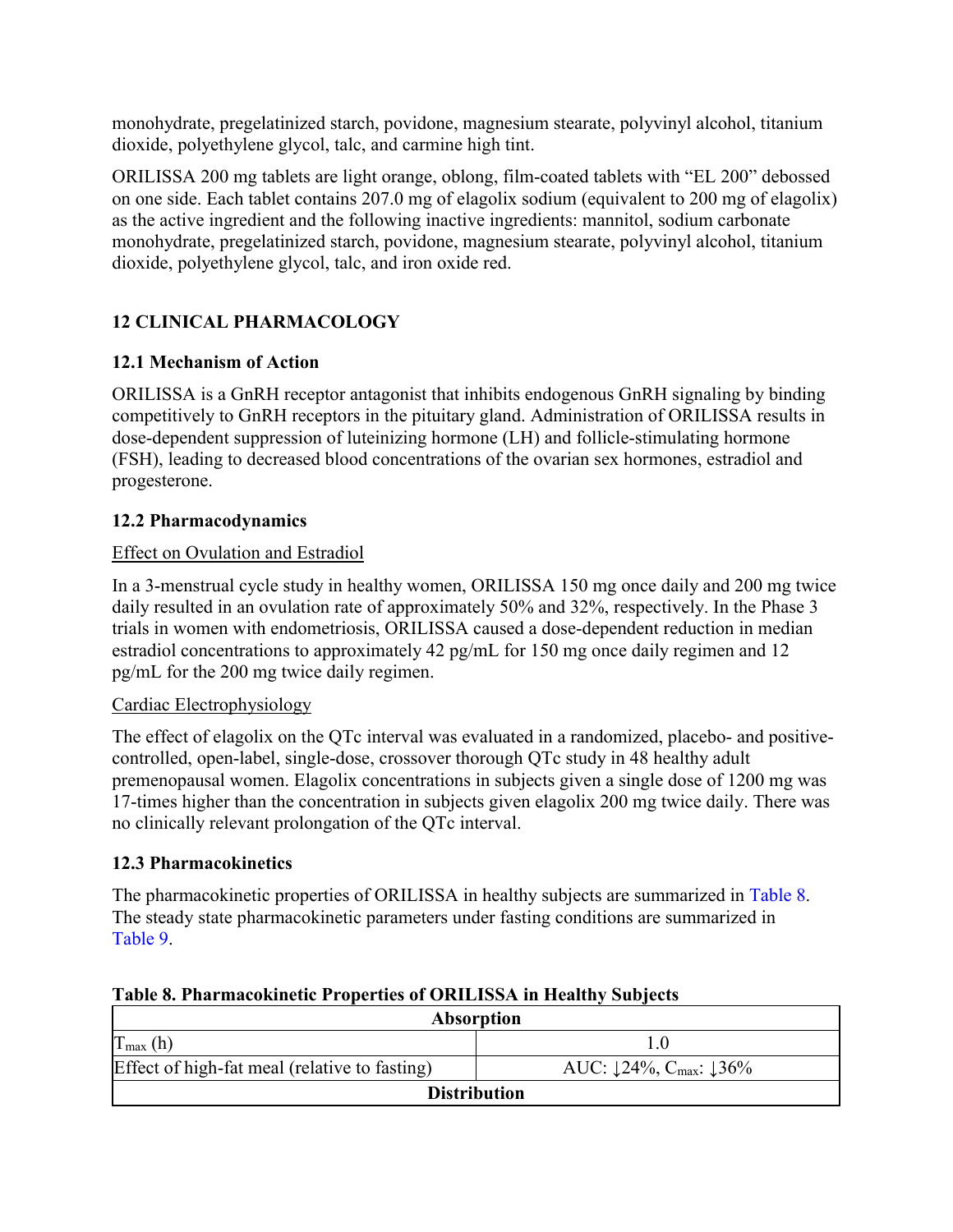| % Bound to human plasma proteins                        | 80                                                                                                       |
|---------------------------------------------------------|----------------------------------------------------------------------------------------------------------|
| Blood-to-plasma ratio                                   | 0.6                                                                                                      |
|                                                         | <b>Metabolism</b>                                                                                        |
| Metabolism                                              | CYP3A (major)<br>Minor pathways include: CYP2D6, CYP2C8,<br>and uridine glucuronosyl transferases (UGTs) |
|                                                         | <b>Elimination</b>                                                                                       |
| Major route of elimination                              | Hepatic metabolism                                                                                       |
| Terminal phase elimination<br>half-life $(t_{1/2})$ (h) | $4-6$                                                                                                    |
| % of dose excreted in urine                             | $<$ 3                                                                                                    |
| % of dose excreted in feces                             | 90                                                                                                       |

## <span id="page-17-0"></span>**Table 9. Mean (%CV) Steady State Pharmacokinetic Parameters of ORILISSA**

| <b>Pharmacokinetic Parameter</b><br>(Units)                                                                                        | 150 mg Once Daily<br>$N = 6$ | 200 mg Twice Daily<br>$N = 7$ |
|------------------------------------------------------------------------------------------------------------------------------------|------------------------------|-------------------------------|
|                                                                                                                                    |                              |                               |
| $C_{\text{max}}$ (ng/mL)                                                                                                           | 574 (29)                     | 774 (68)                      |
| $AUC_{\tau}$ (ng•hr/mL)                                                                                                            | 1292(31)                     | 1725 (57)                     |
| CL/F (L/hr)                                                                                                                        | 123(21)                      | 144(43)                       |
| $V$ <sub>dss</sub> / $F$                                                                                                           | 1674 (94)                    | 881 (38)                      |
| $\mathbf{R}_{ac}$                                                                                                                  | 0.98(7)                      | 0.89(19)                      |
| CV: Coefficient of variation                                                                                                       |                              |                               |
| $Cmax$ : peak concentration                                                                                                        |                              |                               |
| $AUC_{\tau}$ : area under the plasma concentration-time curve during the dosing interval ( $\tau$ ) i.e., 12 hours for twice daily |                              |                               |
| regimen, 24 hours for once daily regimen.                                                                                          |                              |                               |
| $CL/F$ : oral clearance                                                                                                            |                              |                               |
| $V_{dss}/F$ : apparent volume of distribution at steady state                                                                      |                              |                               |
| $R_{ac}$ : drug accumulation ratio                                                                                                 |                              |                               |

#### Specific Populations

#### *Patients with Renal Impairment*

Elagolix exposures  $(C_{\text{max}}$  and  $AUC$ ) are not altered by renal impairment. The mean exposures are similar for women with moderate to severe or end stage renal disease (including women on dialysis) compared to women with normal renal function.

#### *Patients with Hepatic Impairment*

Elagolix exposures ( $C_{\text{max}}$  and AUC) are similar between women with normal hepatic function and women with mild hepatic impairment. Elagolix exposures in women with moderate and severe hepatic impairment are approximately 3-fold and 7-fold, respectively, higher than exposures from women with normal hepatic function *[see Use in Specific Populations [\(8.7\)](#page-15-2)]*.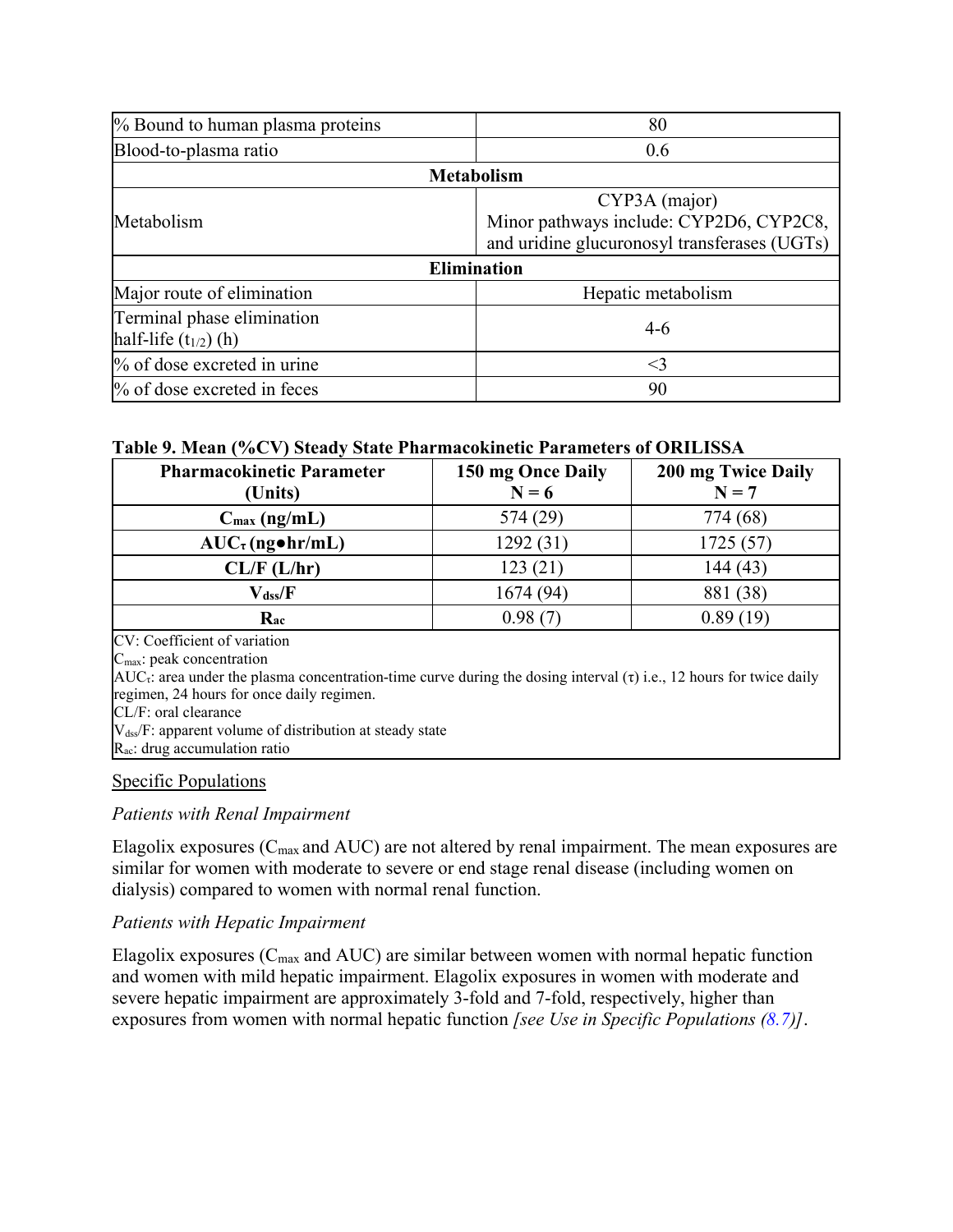## *Racial or Ethnic Groups*

No clinically meaningful difference in the pharmacokinetics of ORILISSA between White and Black subjects or between Hispanics and others was observed. There is no clinically meaningful difference in the pharmacokinetics of ORILISSA between Japanese and Han Chinese subjects.

## *Body weight/Body mass index*

Body weight or body mass index does not affect the pharmacokinetics of ORILISSA.

## Drug Interaction Studies

Drug interaction studies were performed with ORILISSA and other drugs that are likely to be coadministered and with drugs commonly used as probes for pharmacokinetic interactions. Tables [10](#page-18-1) and [11](#page-18-0) summarize the pharmacokinetic effects when elagolix was co-administered with these drugs.

## <span id="page-18-1"></span>**Table 10. Drug Interactions: Change in Pharmacokinetics of Elagolix in the Presence of Co-administered Drugs**

| $Co-$<br>administered<br>Drug | Regimen<br>$of Co-$<br>administered<br>Drug   | Regimen<br>of<br><b>Elagolix</b> | N  |                                                    | Ratio (90% CI)*                                    |
|-------------------------------|-----------------------------------------------|----------------------------------|----|----------------------------------------------------|----------------------------------------------------|
| Ketoconazole                  | 400 mg once<br>daily                          | 150 mg single<br>dose            | 11 | $C_{\text{max}}$<br>1.77<br>$(1.48 - 2.12)$        | <b>AUC</b><br>2.20<br>$(1.98 - 2.44)$              |
| Rifampin#                     | 600 mg single<br>dose<br>600 mg once<br>daily | 150 mg single<br>dose            | 12 | 4.37<br>$(3.62 - 5.28)$<br>2.00<br>$(1.66 - 2.41)$ | 5.58<br>$(4.88 - 6.37)$<br>1.65<br>$(1.45 - 1.89)$ |

CI: Confidence interval

\*ratios for Cmax and AUC compare co-administration of the medication with elagolix vs. administration of elagolix alone.

 $* A$  single dose of 600 mg rifampin inhibits OATP1B1; 600 mg once daily dose of rifampin inhibits OATP1B1 and induces CYP3A.

No clinically significant changes in elagolix exposures were observed when co-administered with rosuvastatin (20 mg once daily), sertraline (25 mg once daily) or fluconazole (200 mg single dose).

<span id="page-18-0"></span>

|                             | Table 11. Drug Interactions: Change in Pharmacokinetics of Co-administered Drug in the |  |  |
|-----------------------------|----------------------------------------------------------------------------------------|--|--|
| <b>Presence of Elagolix</b> |                                                                                        |  |  |

| Co-<br>administered<br>Drug | Regimen<br>$of Co-$<br>administered<br>Drug | Regimen<br>Oİ<br><b>Elagolix</b> | N |      | Ratio (90% CI)* |
|-----------------------------|---------------------------------------------|----------------------------------|---|------|-----------------|
| Digoxin                     |                                             |                                  |   | ∽max | <b>AUC</b>      |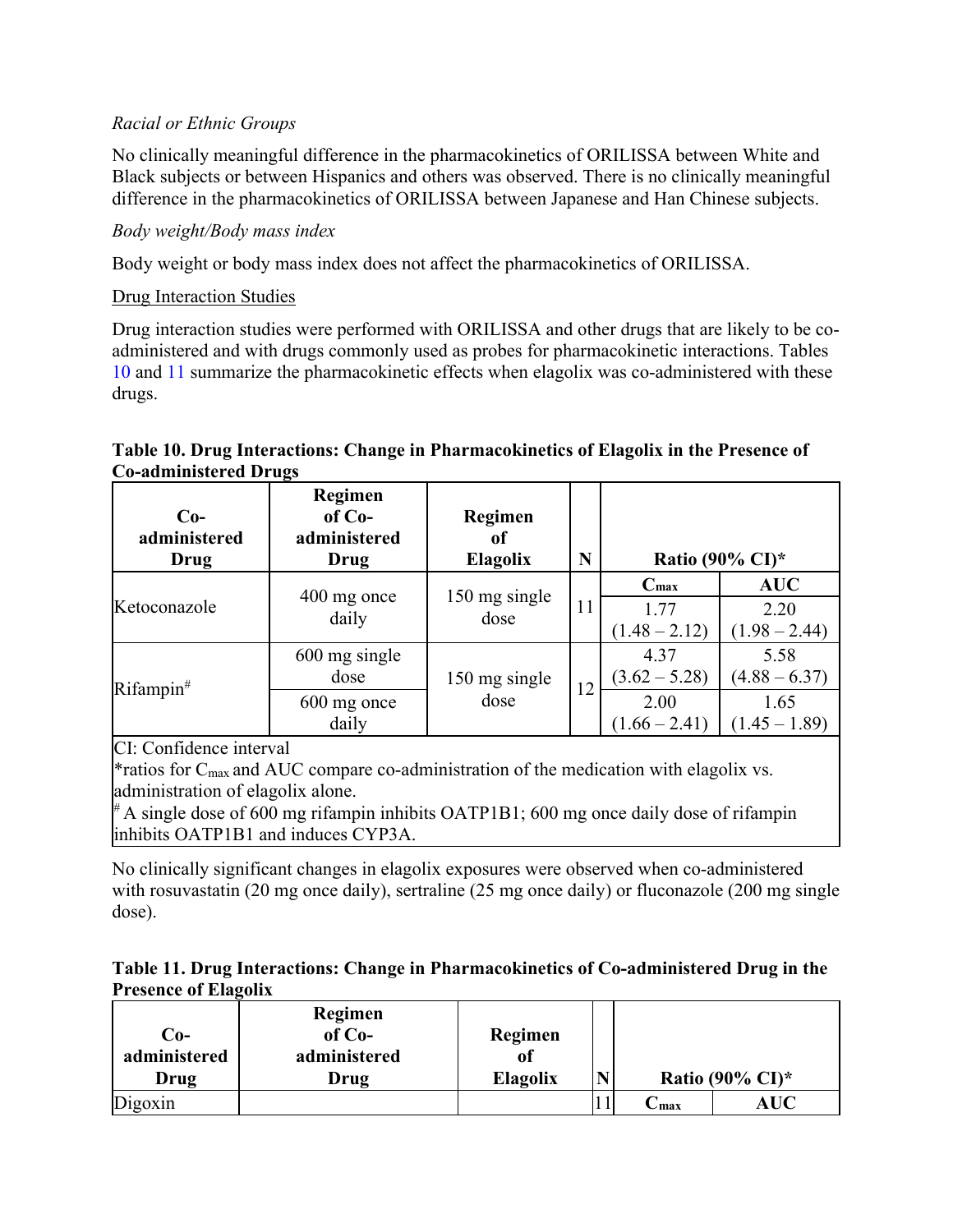|                             | $0.5$ mg single<br>dose                                                 | $200$ mg<br>twice daily<br>x 10 days |                               | 1.71<br>$(1.53 - 1.91)$                     | 1.26<br>$(1.17 - 1.35)$ |
|-----------------------------|-------------------------------------------------------------------------|--------------------------------------|-------------------------------|---------------------------------------------|-------------------------|
| Rosuvastatin                | 20 mg once<br>daily                                                     | $300$ mg<br>twice daily<br>x 7 days  |                               | 0.99<br>$\left  10 \right  (0.73 - 1.35)$   | 0.60<br>$(0.50 - 0.71)$ |
| Midazolam                   | 2 mg single                                                             | $300$ mg<br>twice daily<br>x 11 days |                               | 0.56<br>$\left  20 \right _{(0.51 - 0.62)}$ | 0.46<br>$(0.41 - 0.50)$ |
|                             | dose                                                                    | $150$ mg<br>once daily<br>x 13 days  |                               | 0.81<br>$\left 11\right _{(0.74-0.89)}$     | 0.65<br>$(0.58 - 0.72)$ |
| Norethindrone               | $0.35$ mg once<br>daily x 112 days                                      | 150 mg<br>once daily<br>x 56 days    | 0.95<br>32<br>$(0.86 - 1.05)$ |                                             | 0.88<br>$(0.79 - 0.99)$ |
| Ethinyl<br>Estradiol        | Ethinyl estradiol<br>35 mcg and                                         |                                      |                               | 1.15<br>$(1.07 - 1.25)$                     | 1.30<br>$(1.19 - 1.42)$ |
| Norelgestromin <sup>a</sup> | triphasic<br>norgestimate                                               |                                      | 21                            | 0.87<br>$(0.78 - 0.97)$                     | 0.85<br>$(0.78 - 0.92)$ |
| Norgestrel <sup>a</sup>     | 0.18/0.215/0.25<br>mg once daily                                        |                                      |                               | 0.89<br>$(0.78 - 1.00)$                     | 0.92<br>$(0.84 - 1.01)$ |
| Ethinyl<br>Estradiol        | Ethinyl estradiol                                                       | $200$ mg                             |                               | 1.36<br>$(1.27 - 1.45)$                     | 2.18<br>$(1.99 - 2.39)$ |
| Levonorgestrel              | 20 mcg/Levonorgestrel<br>twice daily<br>0.1 mg single dose<br>x 15 days |                                      | 20                            | 0.97<br>$(0.88 - 1.07)$                     | 0.73<br>$(0.64 - 0.82)$ |
| Omeprazole                  | 40 mg single<br>dose                                                    | $300$ mg<br>twice daily<br>x 9 days  | 20                            | 1.95<br>$(1.50 - 2.53)$                     | 1.78<br>$(1.39 - 2.27)$ |
| CI: Confidence interval     |                                                                         |                                      |                               |                                             |                         |

CI: Confidence interval

\*ratios for Cmax and AUC compare co-administration of the medication with elagolix vs. administration of the medication alone.

<sup>a</sup> metabolite of norgestimate

No clinically significant changes were observed in exposures of sertraline, fluconazole, or bupropion when co-administered with elagolix 300 mg twice daily.

## <span id="page-19-0"></span>**12.5 Pharmacogenomics**

Hepatic uptake of elagolix involves the OATP 1B1 transporter protein. Higher plasma concentrations of elagolix have been observed in patients who have two reduced function alleles of the gene that encodes OATP 1B1 (SLCO1B1 521T>C) (these patients are likely to have reduced hepatic uptake of elagolix and thus, higher plasma elagolix concentrations). The frequency of this SLCO1B1 521 C/C genotype is generally less than 5% in most racial/ethnic groups. Subjects with this genotype are expected to have a 78% mean increase in elagolix concentrations compared to subjects with normal transporter function (i.e., SLCO1B1 521T/T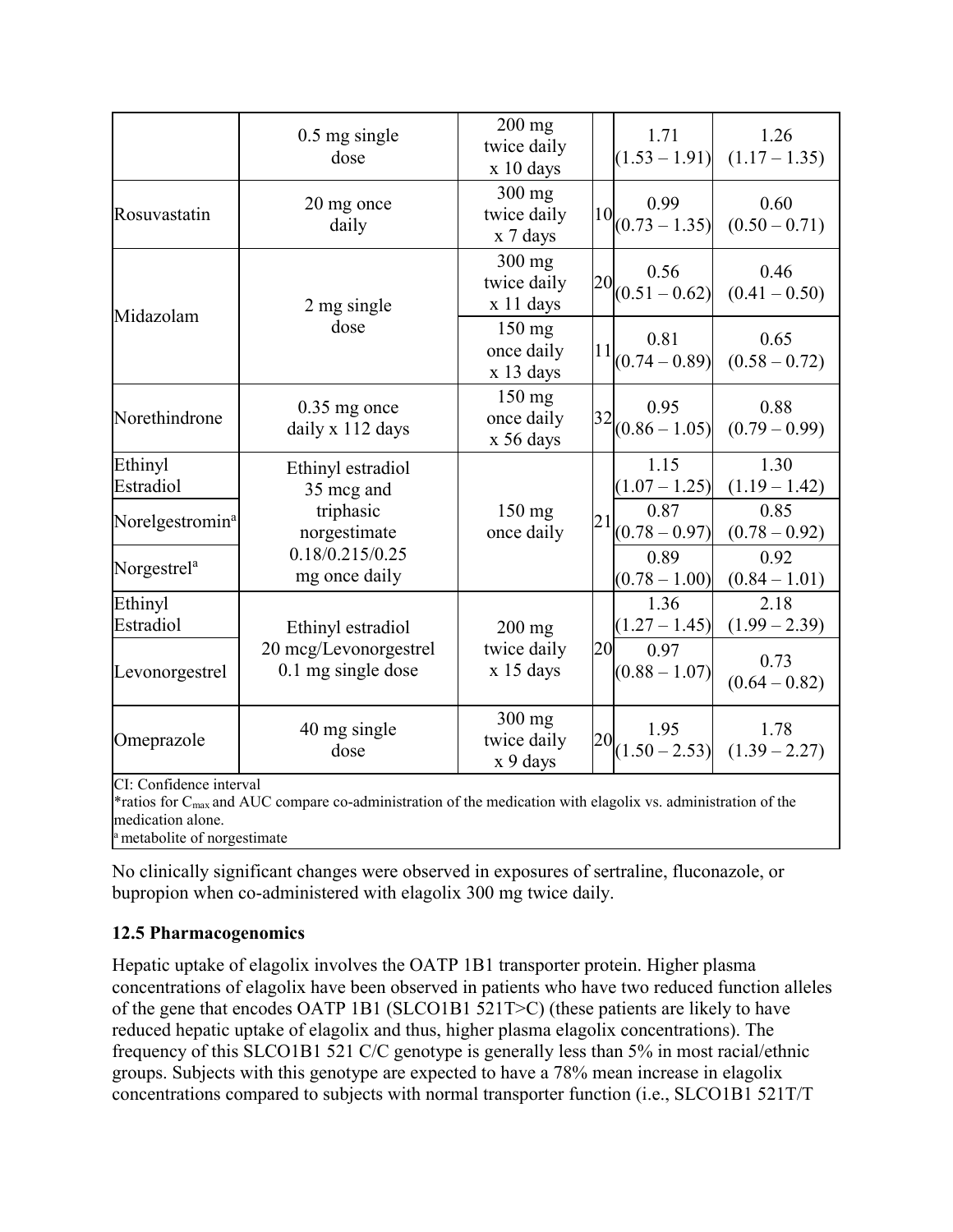genotype). Adverse effects of elagolix have not been fully evaluated in subjects who have two reduced function alleles of the gene that encodes OATP1B1 (SLCO1B1 521T>C).

# <span id="page-20-2"></span>**13 NONCLINICAL TOXICOLOGY**

## <span id="page-20-1"></span>**13.1 Carcinogenesis, Mutagenesis, Impairment of Fertility**

Two-year carcinogenicity studies conducted in mice (50, 150, or 500 mg/kg/day) and rats (150, 300, or 800 mg/kg/day) that administered elagolix by the dietary route revealed no increase in tumors in mice at up to 19-fold the MRHD based on AUC. In the rat, there was an increase in thyroid (male and female) and liver (males only) tumors at the high dose (12 to 13-fold the MRHD). The rat tumors were likely species-specific and of negligible relevance to humans.

Elagolix was not genotoxic or mutagenic in a battery of tests, including the *in vitro* bacterial reverse mutation assay, the *in vitro* mammalian cell forward mutation assay at the thymidine kinase (TK+/-) locus in L5178Y mouse lymphoma cells, and the *in vivo* mouse micronucleus assay.

In a fertility study conducted in the rat, there was no effect of elagolix on fertility at any dose (50, 150, or 300 mg/kg/day). Based on AUC, the exposure multiple for the MRHD in women compared to the highest dose of 300 mg/kg/day in female rats is approximately 5-fold. However, because elagolix has low affinity for the GnRH receptor in the rat *[see Use in Specific Populations [\(8.1\)](#page-12-0)]*, and because effects on fertility are most likely to be mediated via the GnRH receptor, these data have low relevance to humans.

## <span id="page-20-0"></span>**14 CLINICAL STUDIES**

The efficacy of ORILISSA 150 mg once daily and 200 mg twice daily for the management of moderate to severe pain associated with endometriosis was demonstrated in two multinational double-blind, placebo-controlled trials in 1686 premenopausal women [Study EM-1 (NCT01620528) and Study EM-2 (NCT01931670)]. The median age of women in the trials was 32 years; 88% were White, 9% were Black or African American and 3% were other races. Each placebo-controlled trial assessed the reduction in endometriosis-associated pain over 6 months of treatment.

Moderate to severe pain associated with endometriosis was required for entry into the trials and was assessed during screening using the composite pelvic signs and symptoms score (CPSSS) and other baseline criteria.

The CPSSS is based on a modified Biberoglu and Behrman scale with five elements: three responses reported by study subjects (dysmenorrhea, dyspareunia, and non-menstrual pelvic pain) and two findings based on investigator assessment during physical examination (rating of pelvic tenderness and induration). Each element is scored from 0 (absent) to 3 (severe) for a maximum total score of 15. A total score of at least 6, with a score of at least 2 for dysmenorrhea and at least 2 for non-menstrual pelvic pain was required to qualify for randomization. Subjects were also required to have non-menstrual pelvic pain for at least four days in the preceding calendar month, defined as 35 days. Other criteria to determine eligibility for randomization included subject responses in a daily electronic diary (Endometriosis Daily Pain Impact Scale,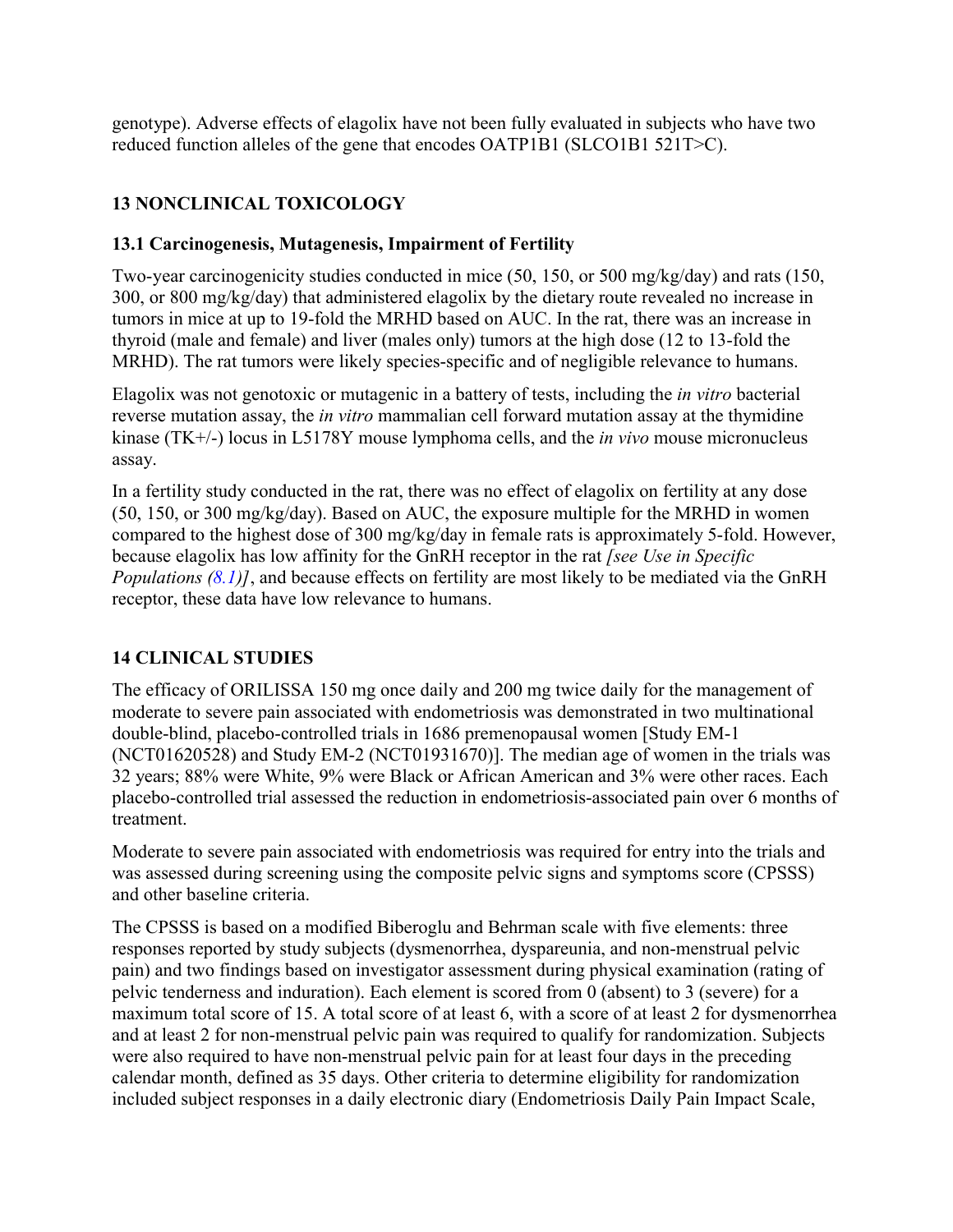described below) for both dysmenorrhea and non-menstrual pelvic pain in the 35 days prior to randomization.

## Dysmenorrhea and Non-Menstrual Pelvic Pain

The co-primary efficacy endpoints were (1) the proportion of subjects whose dysmenorrhea responded to treatment at Month 3 and (2) the proportion of subjects whose pelvic pain not related to menses (also known as non-menstrual pelvic pain) responded to treatment at Month 3. Dysmenorrhea and non-menstrual pelvic pain were evaluated daily using the Endometriosis Daily Pain Impact Scale that asked subjects to rate their pain severity and its impact on daily activities during the prior 24 hours as none, mild, moderate or severe (correlating with a score of 0 to 3, respectively, where higher scores indicated greater severity). Scores at baseline and at each month were averaged over a 35-day interval.

Women were defined as responders if they experienced a reduction in dysmenorrhea and nonmenstrual pelvic pain as defined in Table 12 with no increase in analgesic use (nonsteroidal antiinflammatory drug or opioid) for endometriosis-associated pain. The threshold for defining responders was based on a receiver operating characteristic (ROC) analysis using the patient global impression of change as an anchor. A higher proportion of women treated with ORILISSA 150 mg once daily or 200 mg twice daily were responders for dysmenorrhea and non-menstrual pelvic pain compared to placebo in a dose-dependent manner at Month 3 *[see [Table 12\]](#page-21-0)*.

|                              |                                            | <b>Study EM-1</b>                                     |           | <b>Study EM-2</b>                          |                                                       |           |  |
|------------------------------|--------------------------------------------|-------------------------------------------------------|-----------|--------------------------------------------|-------------------------------------------------------|-----------|--|
|                              |                                            | <b>ORILISSA</b>                                       | Placebo   |                                            | <b>ORILISSA</b><br>Placebo                            |           |  |
|                              | $150$ mg<br><b>Once Daily</b><br>$N = 248$ | $200$ mg<br><b>Twice</b><br><b>Daily</b><br>$N = 244$ | $N = 373$ | $150$ mg<br><b>Once Daily</b><br>$N = 221$ | $200$ mg<br><b>Twice</b><br><b>Daily</b><br>$N = 225$ | $N = 353$ |  |
| Dysmenorrhea                 | 46%                                        | 76%                                                   | 20%       | 43%                                        | 72%                                                   | 23%       |  |
| Difference from placebol     | $27\%**$                                   | $56\%$ **                                             |           | $21\%**$                                   | $50\%**$                                              |           |  |
| Non-Menstrual<br>Pelvic Pain | 50%                                        | 55%                                                   | 36%       | 50%                                        | 58%                                                   | 37%       |  |
| Difference from placebo      | $14\%**$                                   | $18\%$ **                                             |           | $13\%*$                                    | $21\%**$                                              |           |  |

## <span id="page-21-0"></span>**Table 12. Proportion of Responders† for Dysmenorrhea and Non-Menstrual Pelvic Pain at Month 3 in Studies EM-1 and EM-2, Using the Endometriosis Daily Pain Impact Scale**

† Study EM-1-Dysmenorrhea responder threshold: at least 0.81 point decrease from baseline in dysmenorrhea score; Non-Menstrual Pelvic Pain responder threshold: at least 0.36 point decrease from baseline in Non-Menstrual Pelvic Pain score

Study EM-2 - Dysmenorrhea responder threshold: at least 0.85 point decrease from baseline in dysmenorrhea score; Non-Menstrual Pelvic Pain responder threshold: at least 0.43 point decrease from baseline in Non-Menstrual Pelvic Pain score

\*p ≤0.01 for test of difference from placebo

\*\*p≤0.001 for test of difference from placebo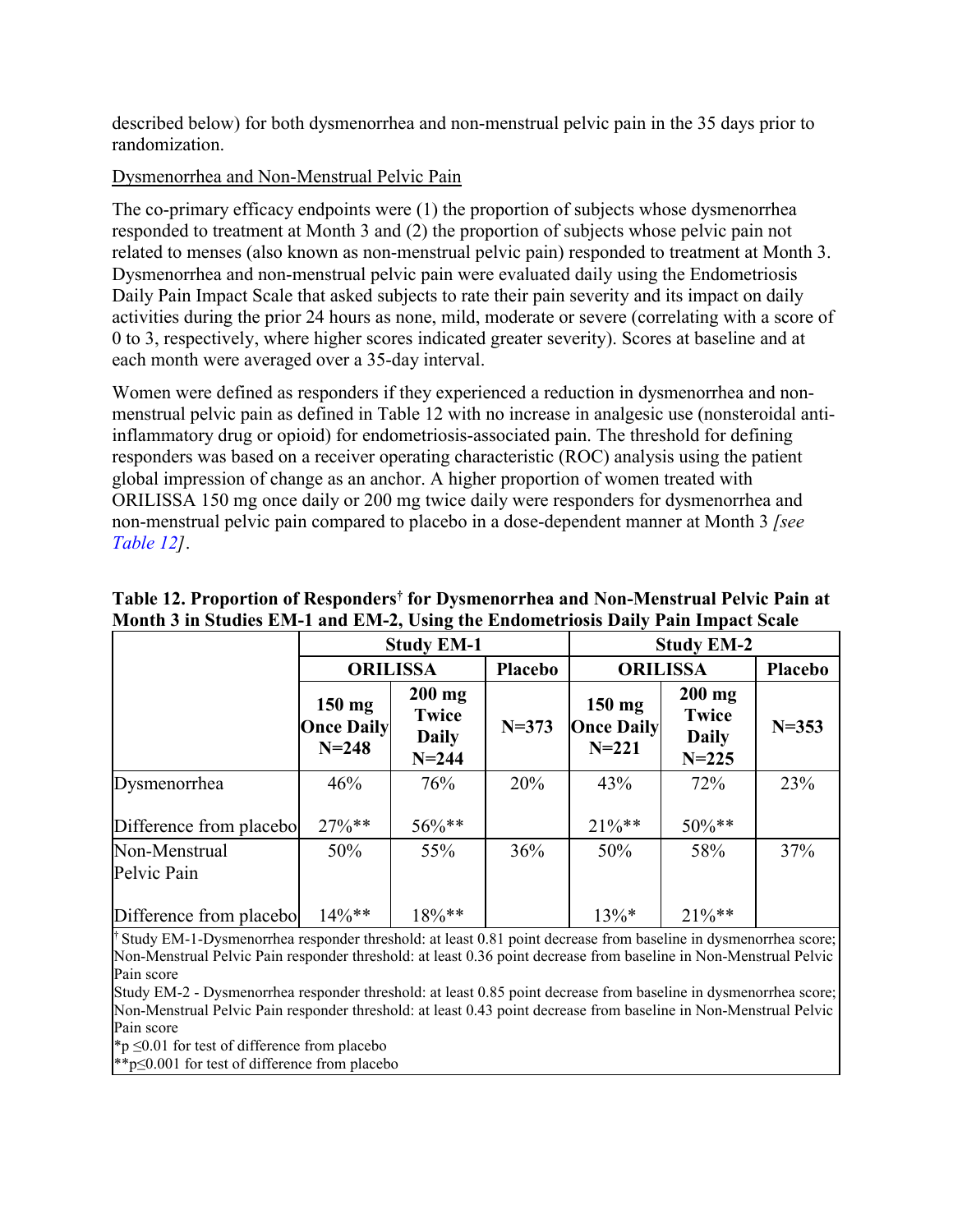Women in these studies also provided a daily self-assessment of their endometriosis pain using a numeric rating scale (NRS) that asked subjects to rate their endometriosis pain at its worst over the last 24 hours on a scale from 0 (no pain) to 10 (worst pain ever). In Study EM-1, baseline NRS scores were 5.7 for ORILISSA 150 mg once daily, 5.5 for ORILISSA 200 mg twice daily and 5.6 for placebo. In Study EM-2, baseline NRS scores were 5.7 for ORILISSA 150 mg once daily, 5.3 for ORILISSA 200 mg twice daily and 5.6 for placebo. Women taking ORILISSA 150 mg once daily and 200 mg twice daily reported a statistically ( $p \le 0.001$ ) significant reduction from baseline in NRS scores compared to placebo at Month 3 in both Studies EM-1 and EM-2 (Study EM-1: 0.7 points for ORILISSA 150 mg once daily and 1.3 points for ORILISSA 200 mg twice daily; Study EM-2: 0.6 points for ORILISSA 150 mg once daily and 1.2 points for ORILISSA 200 mg twice daily).

In addition, both ORILISSA treatment groups showed statistically significantly greater mean decreases from baseline compared to placebo in dysmenorrhea and non-menstrual pelvic pain scores at Month 6. Figures 3 through 6 show the mean scores for dysmenorrhea and nonmenstrual pelvic pain over time for Study EM-1 and EM-2.







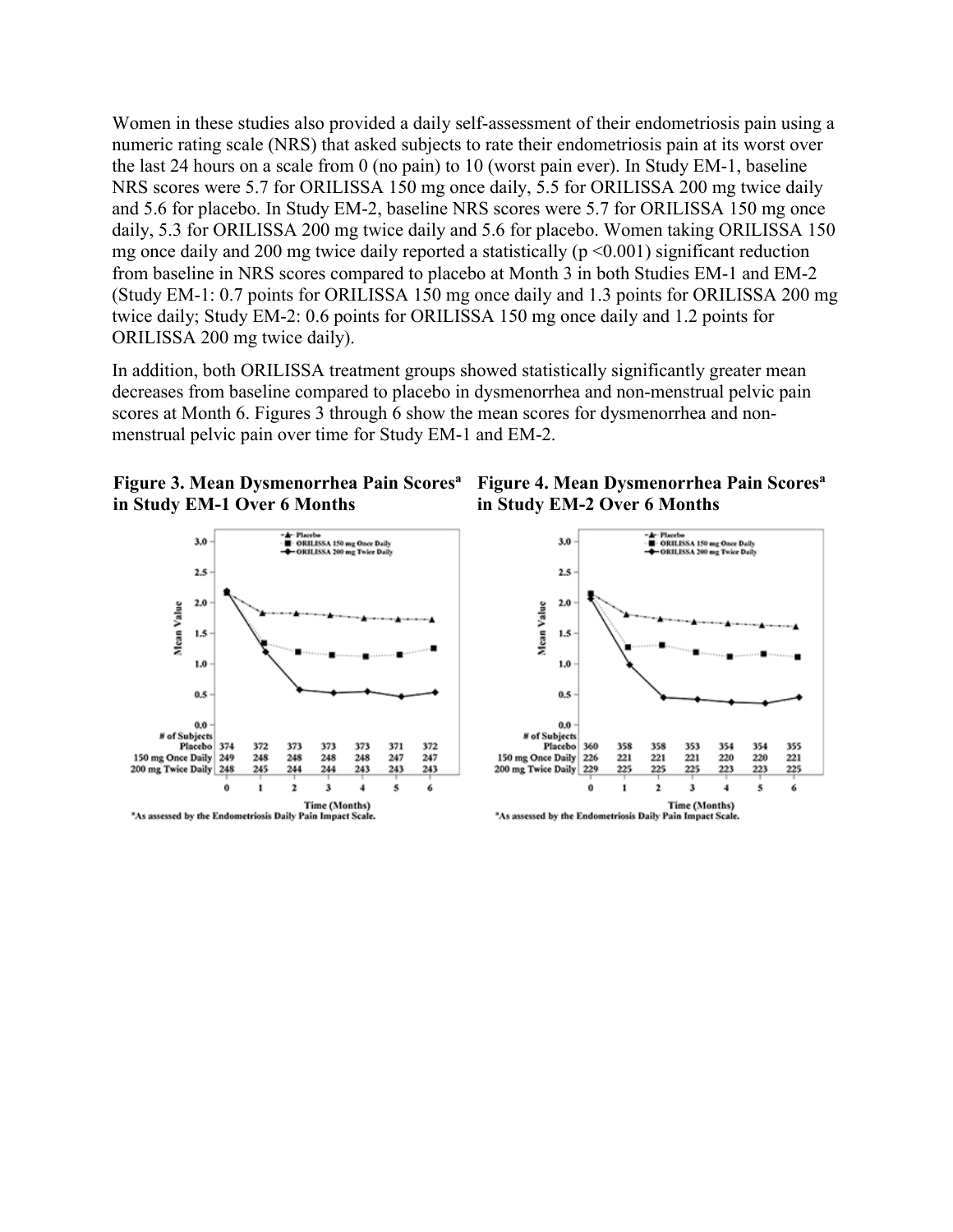**Figure 5. Mean Non-Menstrual Pelvic Pain<sup>a</sup> Scores in Study EM-1 Over 6 Months**





#### **Dyspareunia**

Dyspareunia associated with endometriosis was evaluated as a secondary endpoint using the Endometriosis Daily Pain Impact Scale that asked subjects to rate their pain during sexual intercourse in the prior 24 hours as none, mild, moderate, severe (correlating with a score of 0 to 3, respectively, where higher scores indicated greater severity), or not applicable. In both Studies EM-1 and EM-2, women treated with ORILISSA 200 mg twice daily showed statistically significantly greater reduction in dyspareunia from baseline to Month 3 than women given placebo (Study EM-1: 0.2; Study EM-2: 0.3). Figures 7 and 8 show the mean scores over time for Study EM-1 and EM-2.







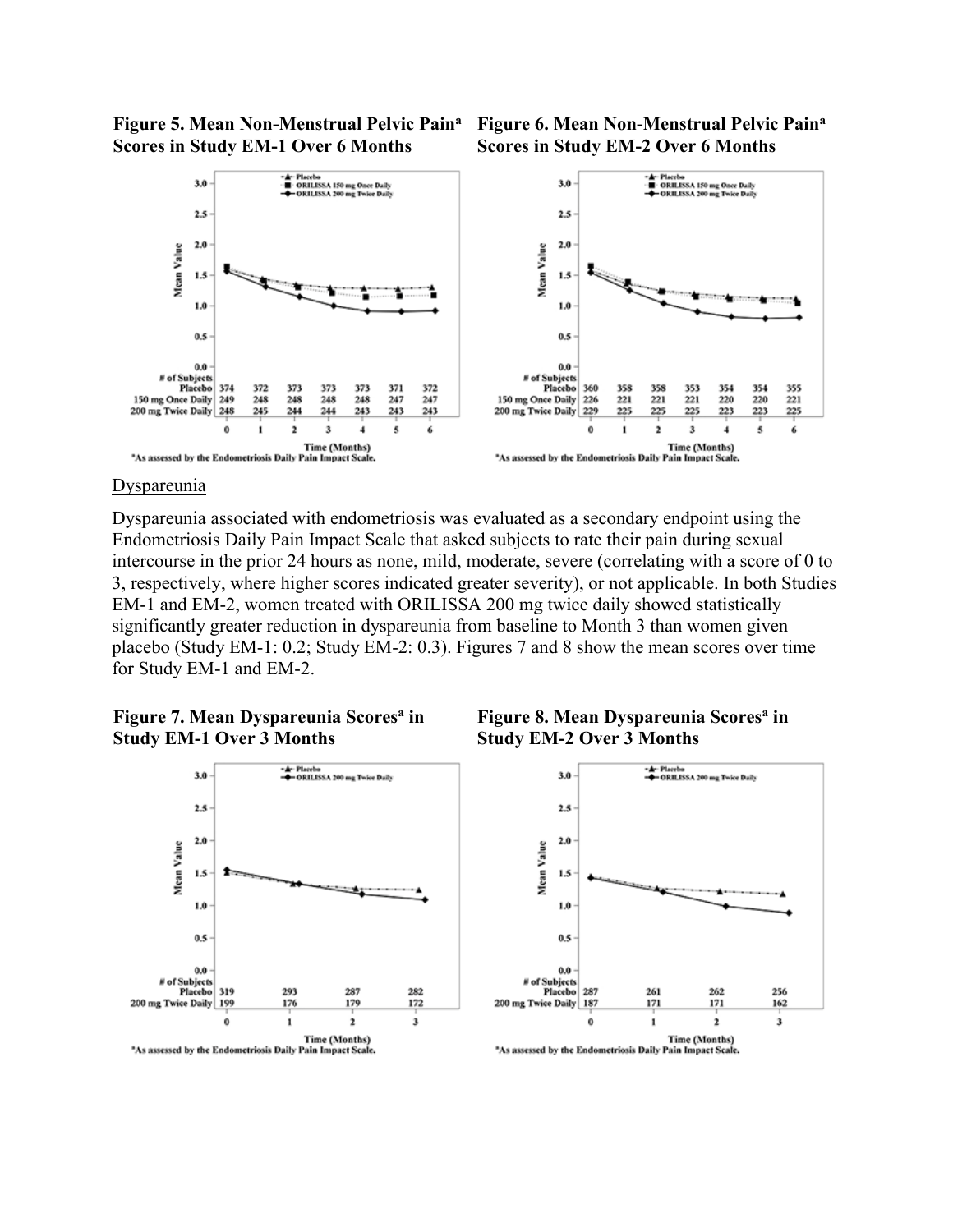### Use of rescue pain medication

In EM-1 and EM-2, 59% and 60% of patients used an opioid rescue analgesic for pain at baseline. The opioid rescue analgesics used at baseline were predominantly hydrocodone/acetaminophen (HC/APAP) and codeine/APAP at strengths of 5/300-325 mg and 30/300-500 mg. In EM-1, of all patients on an opioid at baseline, 98% and 2% were on HC/APAP and codeine/APAP, respectively. In EM-2, of all patients on an opioid at baseline, 50% were on HC/APAP and 16% were on codeine/APAP.

Other data related to opioid rescue analgesic use are summarized in [Table 13.](#page-24-0)

|                                                                                                                        |                                                | <b>Study EM-1</b>                                                    |                    | <b>Study EM-2</b>           |                                                                     |                 |
|------------------------------------------------------------------------------------------------------------------------|------------------------------------------------|----------------------------------------------------------------------|--------------------|-----------------------------|---------------------------------------------------------------------|-----------------|
|                                                                                                                        | <b>ORILISSA</b><br>150 mg<br><b>Once Daily</b> | ORILISSAPlacebo ORILISSA<br>$200$ mg<br><b>Twice</b><br><b>Daily</b> |                    | 150 mg<br><b>Once Daily</b> | <b>ORILISSA Placebo</b><br>$200$ mg<br><b>Twice</b><br><b>Daily</b> |                 |
| Tablets per month at baseline                                                                                          | 15                                             | 15                                                                   | 13                 | 13                          | 12                                                                  | 12              |
| $(\text{mean} \pm \text{SD})$                                                                                          | $\pm 24$                                       | $\pm 25$                                                             | $\pm 21$           | $\pm 29$                    | $\pm 26$                                                            | $\pm 21$        |
| Tablets per month at baseline                                                                                          | $\overline{4}$                                 | $\overline{4}$                                                       | $\overline{4}$     | $\overline{4}$              | 3                                                                   | $\overline{4}$  |
| [Median (Min, Max)]                                                                                                    | (0, 184)                                       | (0, 195)                                                             | (0, 146)           | (0, 236)                    | (0, 214)                                                            | (0, 152)        |
| Tablets per month at Month 3                                                                                           | 12                                             | 7                                                                    | 10                 | 8                           | 5                                                                   | 8               |
| $(\text{mean} \pm \text{SD})$                                                                                          | $\pm 29$                                       | $\pm 18$                                                             | $\pm 17$           | $\pm 22$                    | $\pm 14$                                                            | $\pm 15$        |
| Tablets per month at Month 3                                                                                           | $\theta$                                       | $\theta$                                                             | $\overline{2}$     | $\theta$                    | $\theta$                                                            | $\overline{2}$  |
| [Median (Min, Max)]                                                                                                    | (0, 251)                                       | (0, 162)                                                             | (0, 144)           | (0, 168)                    | (0, 136)                                                            | (0, 142)        |
| Tablets per month at Month 6                                                                                           | 11                                             | 7                                                                    | 11                 | 7                           | 5                                                                   | 8               |
| $(\text{mean} \pm \text{SD})$                                                                                          | $\pm 26$                                       | $\pm 17$                                                             | ±19                | $\pm 19$                    | $\pm 14$                                                            | $\pm 15$        |
| Tablets per month at Month 6                                                                                           | $\overline{0}$                                 | $\overline{0}$                                                       | $\overline{3}$     | $\overline{0}$              | $\overline{0}$                                                      | $\overline{2}$  |
| [Median (Min, Max)]                                                                                                    | (0, 224)                                       | (0, 157)                                                             | (0, 185)           | (0, 185)                    | (0, 157)                                                            | (0, 142)        |
| Number and % of patients on<br>any dose of opioid rescue at<br>baseline who were off opioid<br>at Month 3 <sup>*</sup> | 46/150<br>(31%)                                | 59/151<br>(39%)                                                      | 36/211<br>(17%)    | 44/124<br>(35%)             | 68/134<br>$(51\%)$                                                  | 54/220<br>(25%) |
| Number and % of patients on<br>any dose of opioid rescue at<br>baseline who were off opioid<br>at Month 6 <sup>*</sup> | 43/149<br>(29%)                                | 66/150<br>(44%)                                                      | 36/211<br>(17%)    | 50/124<br>$(40\%)$          | 78/134<br>(58%)                                                     | 70/222<br>(32%) |
| Number and % of patients not<br>on opioid rescue at baseline<br>who were on any opioid at<br>Month $3^{\hat{ }}$       | 9/98<br>(9%)                                   | 6/93<br>(6%)                                                         | 17/162<br>$(10\%)$ | 10/97<br>$(10\%)$           | 10/91<br>$(11\%)$                                                   | 29/133<br>(22%) |
| Number and % of patients not<br>on opioid rescue at baseline<br>who were on any opioid at<br>Month $6^{\degree}$       | 16/98<br>(16%)                                 | 6/93<br>(6%)                                                         | 32/161<br>(20%)    | 13/97<br>(13%)              | 6/91<br>(7%)                                                        | 32/133<br>(24%) |

<span id="page-24-0"></span>**Table 13. Opioid Rescue Analgesic Use in EM-1 and EM-2**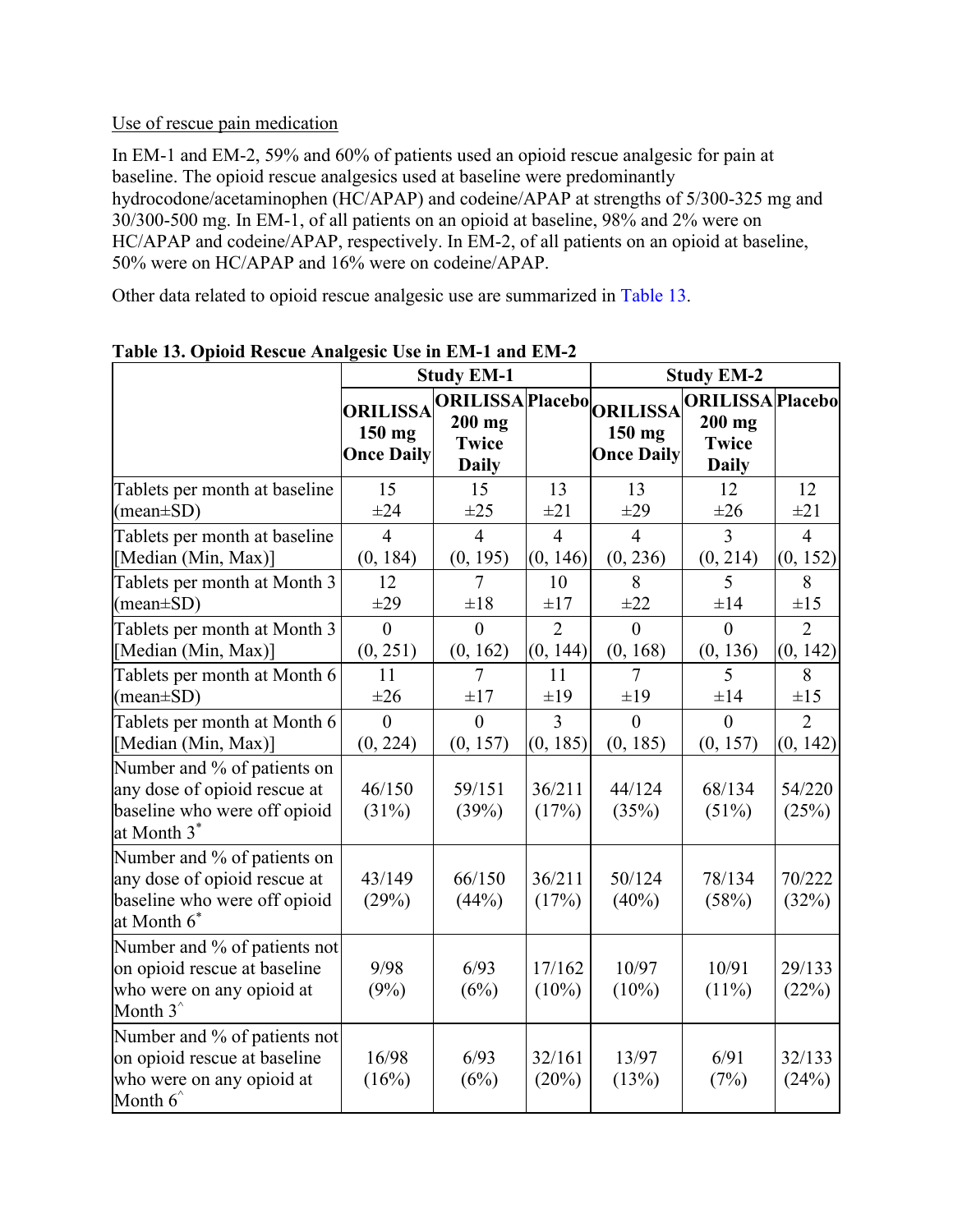$Min = minimum: Max = maximum: SD = standard deviation$ Monthly calculations are based on a 35-day interval. \*Denominator is the number of subjects on opioid rescue at baseline. ^Denominator is the number of subjects not on opioid rescue at baseline.

<span id="page-25-1"></span>The clinical relevance of these data has not been demonstrated.

## **16 HOW SUPPLIED/STORAGE AND HANDLING**

ORILISSA tablets are available in two strengths: 150 mg and 200 mg, which are equivalent to 155.2 mg and 207.0 mg of elagolix sodium, respectively.

ORILISSA 150 mg tablets are light pink, oblong, film-coated tablets with "EL 150" debossed on one side. ORILISSA 150 mg tablets are packaged in weekly blister packs. Each blister pack contains 7 tablets supplying the drug product for one week. Four blister packs (a total of 28 tablets) are packaged into a carton that provides the drug product for 4 weeks (NDC 0074-0038- 28).

ORILISSA 200 mg tablets are light orange, oblong, film-coated tablets with "EL 200" debossed on one side. The 200 mg tablets are packaged in weekly blister packs. Each blister pack contains 14 tablets supplying the drug product for one week. Four blister packs (a total of 56 tablets) are packaged in a carton that provides the drug product for 4 weeks (NDC 0074-0039-56).

Store at  $2^{\circ}$ C to  $30^{\circ}$ C (36 $^{\circ}$ F to 86 $^{\circ}$ F).

Dispose unused medication via a take-back option if available. Otherwise, follow FDA instructions for disposing medication in the household trash, www.fda.gov/drugdisposal. Do NOT flush down the toilet.

## <span id="page-25-0"></span>**17 PATIENT COUNSELING INFORMATION**

Advise patients to read the FDA-approved patient labeling (Medication Guide).

Bone Loss

Inform patients about the risk of bone loss. Advise patients that supplementary calcium and vitamin D may be beneficial if dietary intake of calcium and vitamin D is not adequate *[see Warnings and Precautions [\(5.1\)](#page-2-0)]*.

#### Change in Menstrual Bleeding Pattern, Contraception and Pregnancy

Advise women that ORILISSA may delay the recognition of pregnancy because it may reduce the amount, intensity, or duration of menstrual bleeding. Advise patients to use effective nonhormonal contraception while taking ORILISSA and to discontinue ORILISSA if pregnancy is confirmed. Advise pregnant women that there is a pregnancy registry that monitors outcomes in women who become pregnant while treated with ORILISSA. Inform patients they can enroll by calling 1-833-782-7241 *[see Warnings and Precautions [\(5.2\)](#page-3-3) and Use in Specific Populations [\(8.1\)](#page-12-0)]*.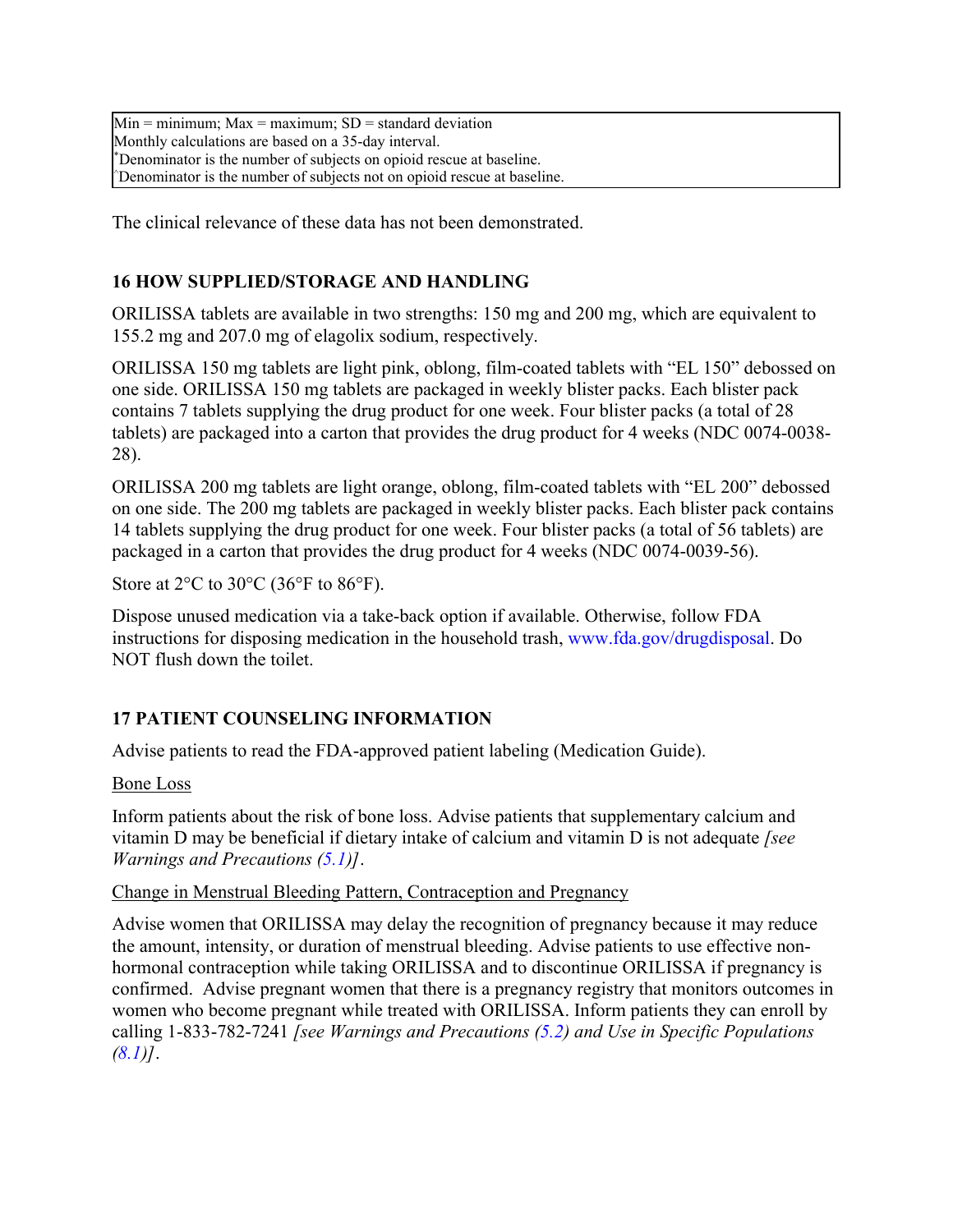## Suicidal Ideation, Suicidal Behavior, and Exacerbation of Mood Disorders

Advise patients that suicidal ideation and exacerbation of mood disorders may occur with ORILISSA use. Instruct patients to seek immediate medical attention for suicidal ideation and behavior and for new onset or worsening depression, anxiety, or other mood changes *[see Warnings and Precautions [\(5.3\)](#page-3-2)]*.

### Liver Injury

Advise patients to promptly seek medical attention in case of signs or symptoms that may reflect liver injury, such as jaundice *[see Warnings and Precautions [\(5.4\)](#page-3-1)]*.

### ORILISSA Missed Dose Instructions

Instruct a patient who miss a dose of ORILISSA to take the missed dose on the same day as soon as she remembers and then resume the regular dosing schedule:

- 150 mg once daily: no more than 1 tablet each day should be taken.
- 200 mg twice daily: no more than 2 tablets each day should be taken.

### ORILISSA Disposal Instructions

Instruct patients to dispose of unused medication via a take-back option if available or to otherwise follow FDA instructions for disposing of medication in the household trash, www.fda.gov/drugdisposal, and NOT to flush down the toilet.

Manufactured by AbbVie Inc. North Chicago, IL 60064

ORILISSA is a trademark of AbbVie Inc.

© 2021 AbbVie Inc. All rights reserved.

20066730 February 2021

| <b>MEDICATION GUIDE</b>                                                                                                                                                                                                                                                                                                                      |
|----------------------------------------------------------------------------------------------------------------------------------------------------------------------------------------------------------------------------------------------------------------------------------------------------------------------------------------------|
| ORILISSA <sup>®</sup> (awr-ah-lih-sah)                                                                                                                                                                                                                                                                                                       |
| (elagolix)                                                                                                                                                                                                                                                                                                                                   |
| tablets, for oral use                                                                                                                                                                                                                                                                                                                        |
| What is the most important information I should know about ORILISSA?                                                                                                                                                                                                                                                                         |
| ORILISSA may cause serious side effects, including:                                                                                                                                                                                                                                                                                          |
| • bone loss (decreased bone mineral density).                                                                                                                                                                                                                                                                                                |
| ∘ While you are taking ORILISSA, your estrogen levels will be low. Low estrogen levels can lead to<br>bone mineral density loss.                                                                                                                                                                                                             |
| If you have bone loss on ORILISSA, your bone density may improve after you stop taking<br>$\circ$<br>ORILISSA but complete recovery may not occur. It is unknown if these bone changes could<br>increase your risk for broken bones as you age. For this reason, your healthcare provider may<br>limit the length of time you take ORILISSA. |
| • Your healthcare provider may advise you to take vitamin D and calcium supplements as part of a<br>healthy lifestyle that promotes bone health.                                                                                                                                                                                             |
| If you have conditions or take other medicines that can cause bone loss, or if you have broken a<br>$\circ$<br>bone with minimal or no injury, your healthcare provider may order an X-ray test called a DXA<br>scan to check your bone mineral density.                                                                                     |
| effects on pregnancy                                                                                                                                                                                                                                                                                                                         |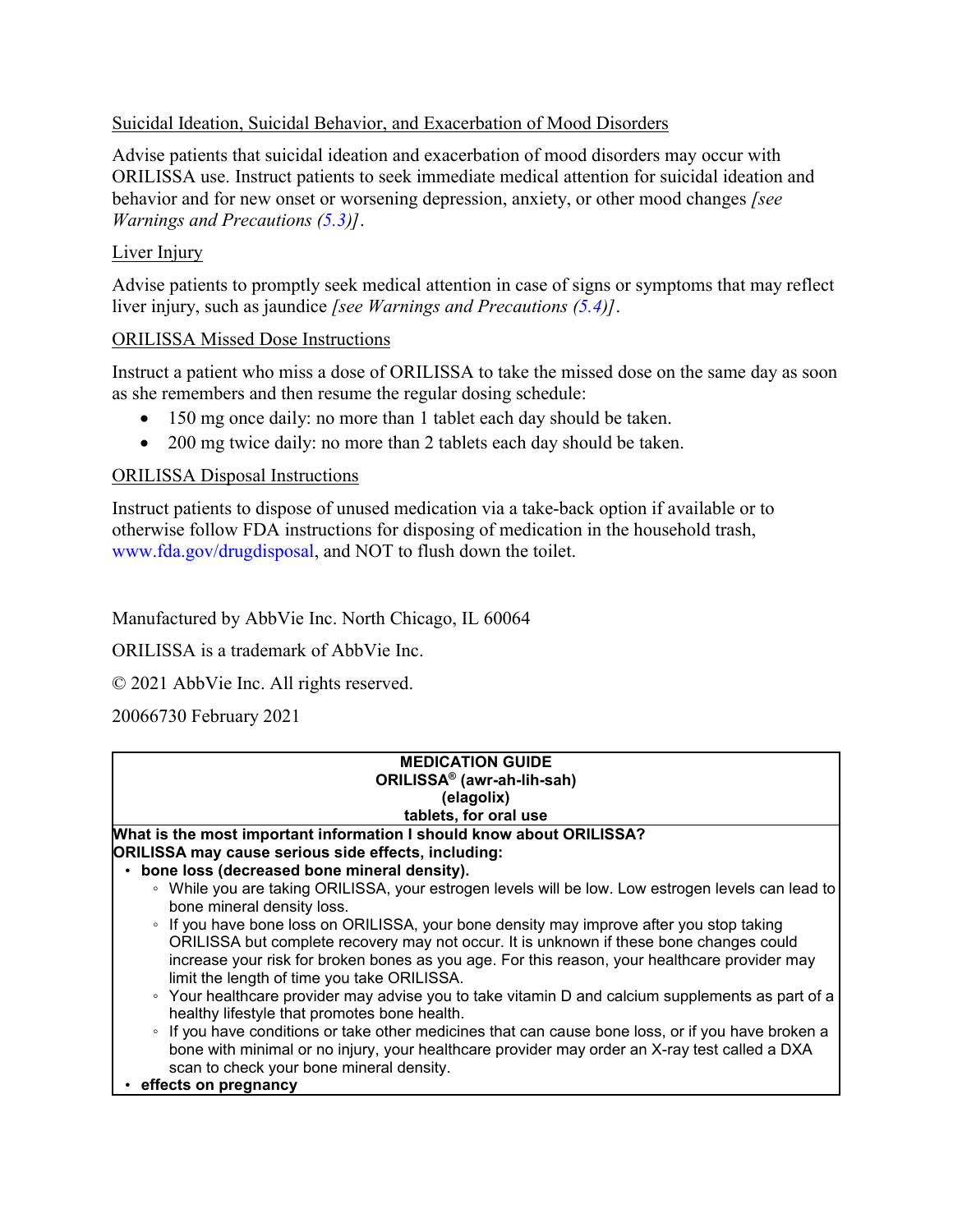- **Do not take** ORILISSA if you are trying to become or are pregnant. It may increase the risk of early pregnancy loss.
- **If you think you are pregnant,** stop taking ORILISSA right away and call your healthcare provider.
	- If you become pregnant while taking ORILISSA, you are encouraged to enroll in the Pregnancy Registry. The purpose of the pregnancy registry is to collect information about the health of you and your baby. Talk to your healthcare provider or call 1-833-782-7241 to enroll in this registry.
- ORILISSA may change your menstrual periods (irregular bleeding or spotting, a decrease in menstrual bleeding, or no bleeding at all), making it hard to know if you are pregnant. Watch for other signs of pregnancy such as breast tenderness, weight gain and nausea.
- ORILISSA does not prevent pregnancy. You will need to use effective methods of birth control while taking ORILISSA and for 28 days after you stop taking ORILISSA. Examples of effective methods can include condoms or spermicide, which do not contain hormones.
- Birth control pills that contain estrogen may make ORILISSA less effective. It is not known how well ORILISSA will work while you are taking progestin-only birth control such as injections or implants.
	- Talk to your healthcare provider about which birth control to use during treatment with ORILISSA. Your healthcare provider may change the birth control you were on before you start taking ORILISSA.

#### **What is ORILISSA?**

ORILISSA is a prescription medicine used to treat moderate to severe pain associated with endometriosis. It is not known if ORILISSA is safe and effective in children.

### **Do not take ORILISSA if you:**

- are pregnant
- have osteoporosis
- have severe liver disease
- are taking medicines called organic anion transporting polypeptide (OATP)1B1 inhibitors that are known or expected to significantly increase the blood levels of elagolix (the active ingredient in ORILISSA). Ask your healthcare provider if you are not sure if you are taking one of these medicines.
- have had a serious allergic reaction to ORILISSA or any of the ingredients in ORILISSA. See the end of this Medication Guide for a complete list of ingredients in ORILISSA. Ask your healthcare provider if you are not sure.

#### **Before you take ORILISSA, tell your healthcare provider about all of your medical conditions, including if you:**

- have or have had broken bones or other conditions that may cause bone problems
- have or have had depression, mood problems or suicidal thoughts or behavior
- have liver problems
- think you may be pregnant. You should avoid becoming pregnant while taking ORILISSA
- are breastfeeding or plan to breastfeed. It is not known if ORILISSA passes into your breastmilk. Talk to your healthcare provider about the best way to feed your baby if you take ORILISSA.

**Tell your healthcare provider about all the medicines you take**, including prescription and over-thecounter medicines, vitamins, and herbal supplements.

#### **Especially tell your healthcare provider if you take:**

• birth control that contains hormones. Your healthcare provider may advise you to change your method of birth control.

Know the medicines you take. Keep a list of your medicines with you to show to your healthcare provider and pharmacist when you get a new medicine.

#### **How should I take ORILISSA?**

- Take ORILISSA exactly as your healthcare provider tells you to take it.
- Your healthcare provider will give you a pregnancy test before you start taking ORILISSA or will have you start taking ORILISSA within 7 days after you start your period.
- If your healthcare provider prescribes:
	- ORILISSA 150 mg (a pink tablet), take it 1 time each day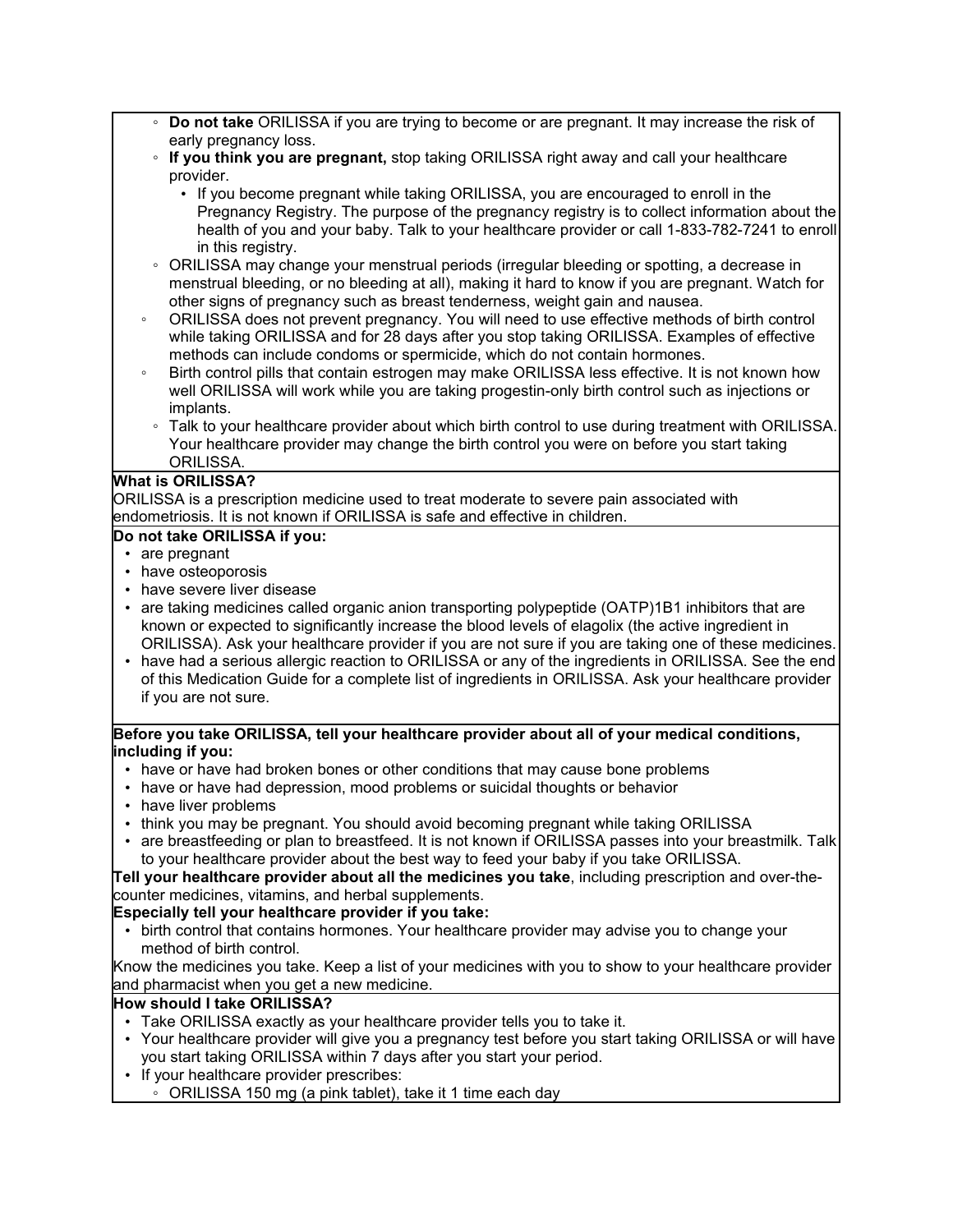- ORILISSA 200 mg (an orange tablet), take it 2 times each day
- Take ORILISSA at about the same time each day with or without food.
- If you take too much ORILISSA, call your healthcare provider or go to the nearest hospital emergency room right away.
- If you miss a dose of ORILISSA:
	- **150 mg (1 time each day)**, take it as soon as you remember as long as it is on the same day. **Do not** take more than 1 tablet each day.
	- **200 mg (2 times each day)**, take it as soon as you remember as long as it is on the same day. **Do not** take more than 2 tablets each day.

#### **What are the possible side effects of ORILISSA?**

#### **ORILISSA can cause serious side effects including:**

- See **"What is the most important information I should know about ORILISSA?"**
- **suicidal thoughts, suicidal behavior, and worsening of mood**. ORILISSA may cause suicidal thoughts or actions. **Call your healthcare provider or get emergency medical help right away if you have any of the following symptoms, especially if they are new, worse, or bother you**:
	- thoughts about suicide or dying
	- attempts to commit suicide
	- new or worse depression
	- new or worse anxiety
	- other unusual changes in behavior or mood

You or your caregiver should pay attention to any changes, especially sudden changes in your mood, behaviors, thoughts, or feelings.

- **abnormal liver tests. Call your healthcare provider right away if you have any of these signs and symptoms of liver problems:**
	- yellowing of the skin or the whites of the eyes (jaundice)
	- dark amber-colored urine
	- feeling tired (fatigue or exhaustion)
	- nausea and vomiting
	- generalized swelling
	- right upper stomach area (abdomen) pain
	- bruising easily

**The most common side effects of ORILISSA include**: hot flashes and night sweats, headache, nausea, difficulty sleeping, absence of periods, anxiety, joint pain, depression and mood changes. These are not all the possible side effects of ORILISSA. Call your doctor for medical advice about side effects.

You may report side effects to FDA at 1-800-FDA-1088.

#### **How should I store ORILISSA?**

- Store ORILISSA between 36°F to 86°F (2°C to 30°C).
- **Do not** keep medicine that is out of date or that you no longer need.
- Throw away (dispose of) unused medicines through community take-back disposal programs when available. If no community take-back disposal program is available go to www.fda.gov/drugdisposal for more information on how to dispose of ORILISSA the right way.
- **Do not** flush ORILISSA down the toilet.
- **Keep ORILISSA and all medicines out of the reach of children.**

#### **General information about the safe and effective use of ORILISSA.**

Medicines are sometimes prescribed for purposes other than those listed in a Medication Guide. Do not use ORILISSA for a condition for which it was not prescribed. Do not give ORILISSA to other people, even if they have the same symptoms that you have. It may harm them. You can ask your pharmacist or healthcare provider for information about ORILISSA that is written for health professionals.

#### **What are the ingredients in ORILISSA?**

#### **Active ingredient:** elagolix

**Inactive ingredients 150 mg tablets:** mannitol, sodium carbonate monohydrate, pregelatinized starch, povidone, magnesium stearate, polyvinyl alcohol, titanium dioxide, polyethylene glycol, talc, and carmine high tint.